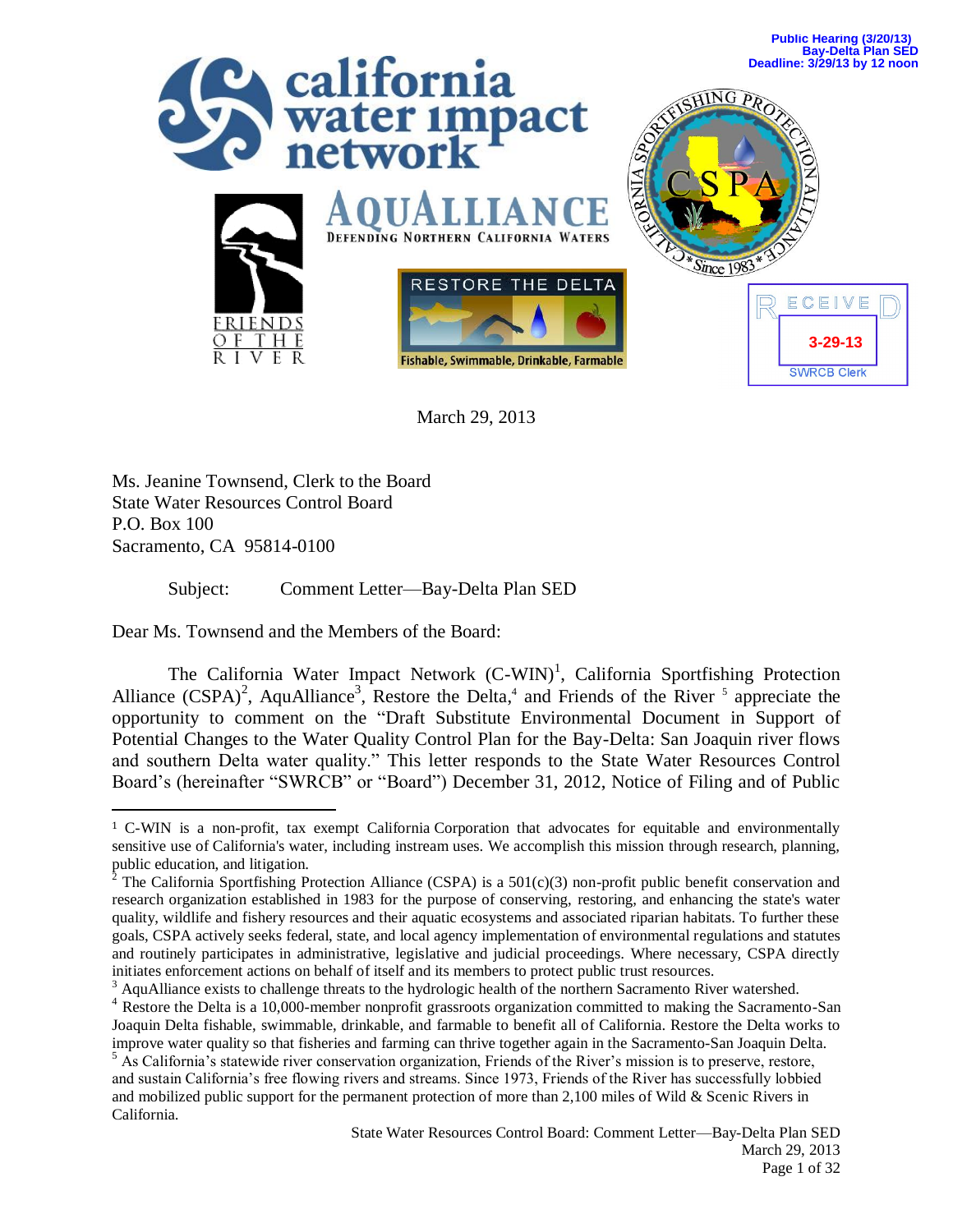Comment Period and Hearing on the Adequacy of the Draft Substitute Document in support of Potential Changes to the Water Quality Control Plan for the San Francisco Bay-Sacrament/San Joaquin Delta Estuary: San Joaquin River Flows and Southern Delta Water Quality.<sup>6</sup> This letter also responds to the Notice of Extension of Public Comment Period, issued January 17, 2013, which extends the time period for commenting on the SED from March  $5<sup>th</sup>$  to March 29, 2013.

C-WIN, CSPA, AquAlliance, Restore the Delta, and Friends of the River also welcome the Board's decision last fall to include in the administrative record of Phase I the workshop submissions that the Board received at the September, October, and November 2012 workshops that were convened during Phase II activities on the comprehensive review of the Bay-Delta Plan. The submitted testimony by Chris Shutes, Tom Cannon, G. Fred Lee, and Tim Stroshane representing C-WIN, CSPA and AquAlliance are also hereby incorporated by reference to our comments in this letter. We additionally incorporate by reference several previously submitted comments and correspondences from our organizations to the Board, as well as several exhibits incorporated herein.<sup>7</sup>

Our comment letter identifies violations of the federal Clean Water Act (hereinafter "CWA"), the Porter-Cologne Water Quality Control Act (hereinafter "Porter-Cologne"), the Delta Reform Act of 2009, the California Environmental Quality Act and the Public Trust Doctrine. Further, we observe that the State Water Resources Control Board has put forward proposed amendments to San Joaquin River flow and South Delta salinity objectives for the 2006 Water Quality Control Plan for the Bay-Delta Estuary. Under the Clean Water Act, the Board has failed to comply with requirements to protect the most sensitive beneficial uses, and with its own and federal Clean Water Act antidegradation policy for water quality. The Board has failed to formulate these amendments to the 2006 Bay-Delta Plan in such a manner that analyzes the competing demands of all beneficial uses, and instead has devised a plan that puts maintenance of yield to the water rights of the federal Central Valley Project and the State Water Project over all other beneficial uses, whether propertied or not. In essence, the Board conducted its water quality control planning for the outcome of "no net loss to exports" and ignored its responsibilities to evaluate the competing needs of all beneficial uses in the process of developing water quality objectives.

<sup>&</sup>lt;sup>6</sup> We note that it is not clear from the notice exactly where the SED has been filed; according to CEQA Guidelines it should be filed with the California Natural Resources Agency.

<sup>7</sup> Incorporated by reference for these comments are:

Letter from the California Water Impact Network, California Sportfishing Protection Alliance, and AquAlliance to the Board, dated February 8, 2011 providing comments on the November 2010 San Joaquin River flow and South Delta salinity objectives request for additional information by the State Water Board.

<sup>•</sup> Letter from the California Water Impact Network, California Sportfishing Protection Alliance, and AquAlliance to the Board, dated May 23, 2011, providing comments on the scoping of the Southern Delta Ag and SJR Flow Revised NOP.

<sup>•</sup> Letter from the California Water Impact Network, California Sportfishing Protection Alliance, and AquAlliance to the Board, dated April 25, 2012, providing comments on the Bay-Delta Plan Supplemental NOP, Comprehensive Review.

<sup>•</sup> Attached appendices A, B, and C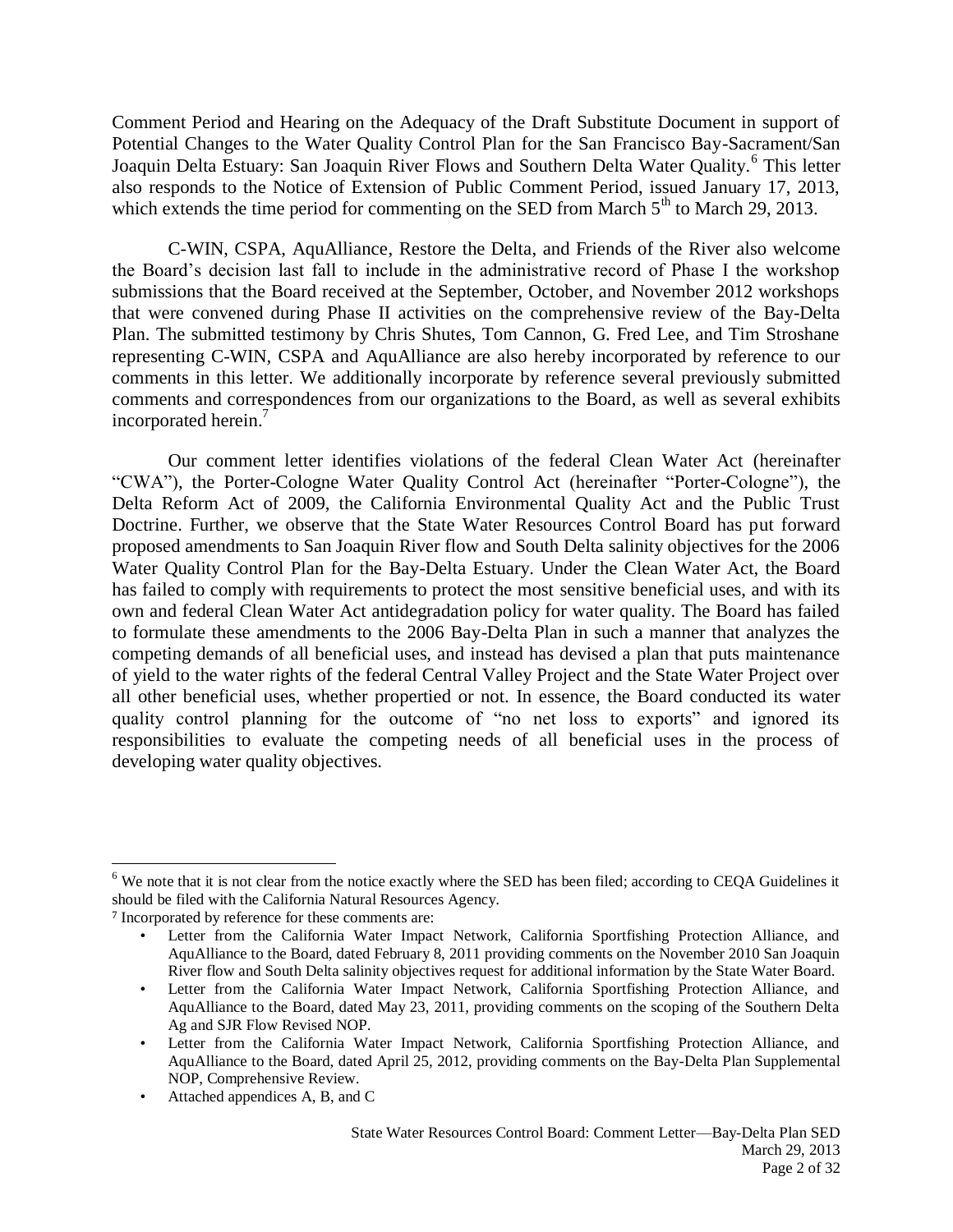#### **I. Background**

 $\overline{a}$ 

The SED is a substitute environmental document prepared by the State Board during a phased evaluation of the 2006 Bay-Delta Plan, with Phase I focusing on the Lower San Joaquin River flow and south Delta salinity objectives, and Phase II focusing on all other parts of the Bay-Delta Plan. The purpose of the SED is for the board to document its analysis regarding the need for, and effects of, changes to the Bay-Delta plan. The SED proposes new plan amendments to the lower San Joaquin river flow objectives, including along three salmon-bearing tributaries (the Stanislaus, Tuolumne, and Merced Rivers), during the months of February – June. The SED includes scientific information that indicates that higher flows of a more natural pattern are needed from the three eastside salmon-bearing tributaries to the Lower San Joaquin River during the spring (February–June) to protect fish and wildlife beneficial uses (including San Joaquin River Basin fall-run Chinook salmon and other important ecosystem processes). <sup>8</sup>

The preparation of the SED is governed by many different laws, including state CEQA guidelines, water code section 13241, the Public Resources Code (21159), Porter-Cologne, and the Clean Water Act (as it applies to water quality standards promulgated by the Board). Further, portions of water quality control plans that fall under the jurisdiction of the CWA require approval by the U.S. Environmental Protection Agency. These various laws charge the Board with, among other things, reasonably describing and analyzing potentially significant direct and indirect environmental impacts of a project; describing and analyzing reasonably foreseeable methods of compliance with the regulatory requirements of each alternative, analyzing potentially feasible mitigation measures and the economic considerations of establishing objectives in water quality control plans; and analyzing related indirect and induced impacts on the regional economy including estimating the total cost of implementing the water quality control program.

In addition to the various laws mentioned above, governments have a permanent fiduciary responsibility and obligation to protect the public trust.<sup>9</sup> In *National Audubon Society v. Superior Court*, the California Supreme Court held that "the public trust is more than an affirmation of state power to use public property for public purposes. It is an affirmation of the duty of the state to protect the people's common heritage of streams, lakes, marshlands and tidelands, surrendering that right of protection only in rare cases when abandonment of that right is consistent with the purposes of the trust."<sup>10</sup> The act of appropriating water is an acquisition of a property right from the waters of the state, an act that is therefore subject to regulation under the state's public trust responsibilities.

The Sacramento-San Joaquin Bay Delta is both a tideland and a marshland. Therefore the Board has authority to protect the Bay Delta pursuant to the public trust. As an agency of the

<sup>&</sup>lt;sup>8</sup> SED, Appendix C, *Technical Report on the Scientific Basis for Alternative San Joaquin River Flow and Southern Delta Salinity Objectives*

<sup>&</sup>lt;sup>9</sup> Wrote Justice Racanelli in 1986: "In the new light of National Audubon, the Board unquestionably possessed legal authority under the public trust doctrine to exercise supervision over appropriators in order to protect fish and wildlife. That important role was not conditioned on a recital of authority. It exists as a matter of law."

<sup>10</sup> *California Supreme Court, National Audubon Society, et al., v. The Superior Court of Alpine County and Department of Water and Power of the City of Los Angeles, et al.* (1983), 33 Cal.3d 419, 441 (189 Cal.Rptr. 346, cert. denied, 464 U.S. 977).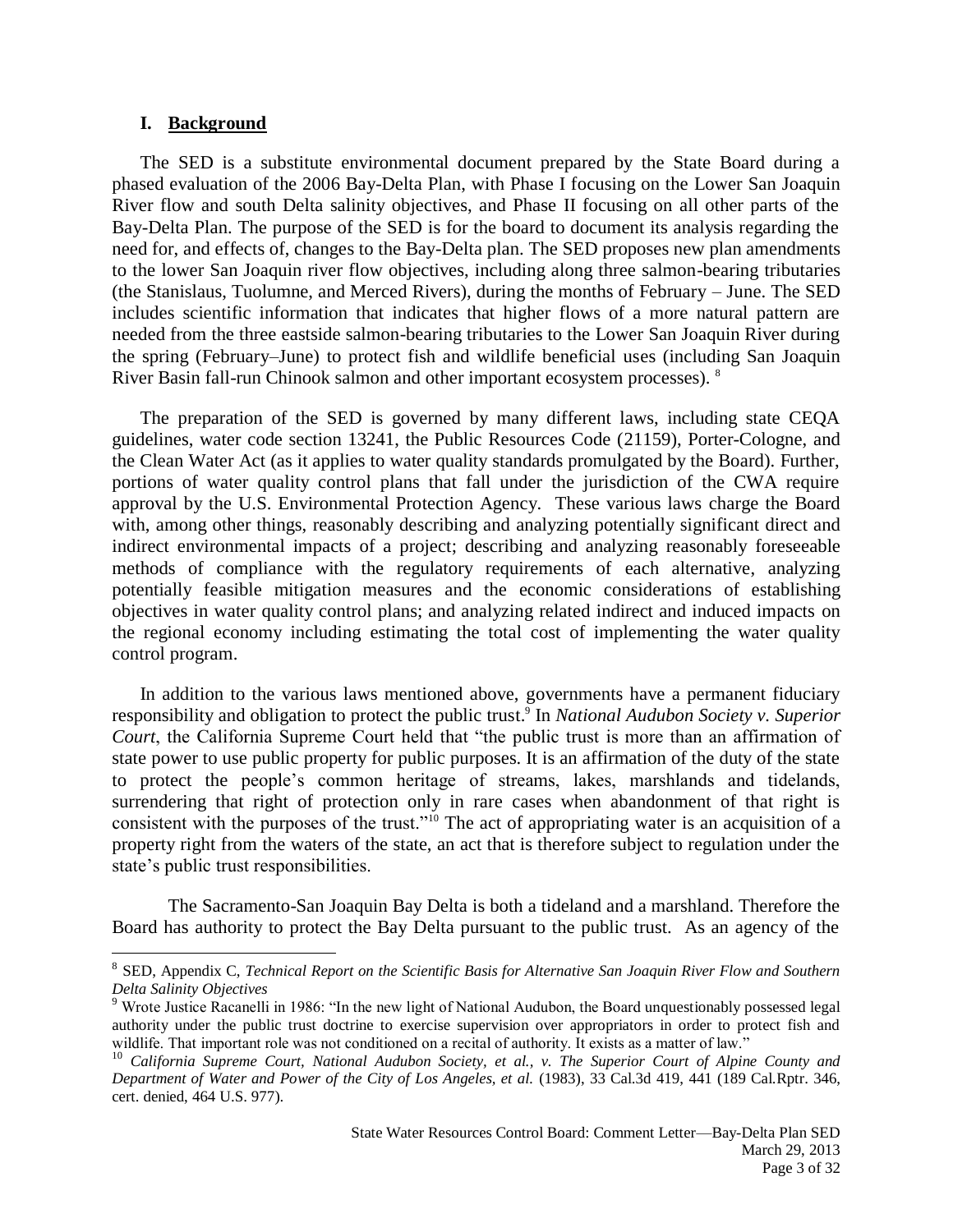state, the Board is charged with ensuring the state of California carries out its fiduciary responsibility to protect air, running water, the sea, and the seashore, "these things that are common to all." The board has invoked its public trust responsibilities in regulating the waters of California and acknowledges that the public trust is one of its ongoing regulatory responsibilities.<sup>11</sup> The Board has also adopted regulations governing how it treats the public trust in matters of the appropriation of water in California.<sup>12</sup> The Public Trust Doctrine provides that no one has a vested right to appropriate water in a manner harmful to the interests protected by the public trust. In accordance with this doctrine, California's constitution promises water rights only up to what is a reasonable use. No one has a right in California to use water unreasonably, not even the federal government.<sup>13</sup> In *United States v. State Water Resources Control Board* (1986, 182 Cal.App.3d 82) determined that the Board had the authority to modify an appropriative water right permit once it had been issued, and that it could reduce the US Bureau of Reclamation's Central Valley Project permits to gain compliance from the Bureau.

#### **II. THE SED DOES NOT MEET THE REQUIREMENTS OF CEQA**

Although the SED is, by definition, a supplemental environmental document, the Board must comply with the requirements of the California Environmental Quality Act when adopting water quality control plans. Under CEQA, a "project" to be analyzed is defined as "whole of an action" that would cause direct or reasonably foreseeable indirect physical environmental changes.<sup>14</sup> CEQA defines a "project" as plans or programs in which multiple actions are coordinated or facilitated within a framework of policies that govern the sequence or series of those actions. In performing CEQA analysis of a plan or program, then, agencies are prohibited from "piecemealing" or "segmenting" a project by splitting it into two or more segments.<sup>15</sup> CEQA prohibits piecemealing because to segment a project can submerge the cumulative impact of individual environmental impacts. In *Laurel Heights Improvement Association v. Regents of the University of California,* (1988) 47 Cal. 3d 376, 396 the court declared that environmental reviews must "include an analysis of the environmental effects of future expansion or other action if: (1) it is a reasonably foreseeable consequence of the initial project; and (2) future expansion or action will be significant in that it will likely change the scope or nature of the initial project or its environmental effects."

<sup>11</sup> State Water Resources Control Board, *Mono Lake Basin Water Right Decision 1631: Decision and Order Amending Water Right Licenses to Establish Fishery Protection Flows in Streams Tributary to Mono Lake and to Protect Public Trust Resources at Mono Lake and in the Mono Lake Basin*, September 28, 1994.

<sup>&</sup>lt;sup>12</sup> State Water Resources Control Board, California Code of Regulations, Title 23 Waters, Division 3 State Water Resources Control Board and Regional Water Quality Control Boards, January 2011.

<sup>&</sup>lt;sup>13</sup> California Constitution, Article X, Section 2.

<sup>&</sup>lt;sup>14</sup> CEQA Guidelines, §15378.

<sup>15</sup> *Burbank-Glendale-Pasadena Airport Authority v. Hensler* (2d Dist. 1991) 233 Cal. App. 3d 577, 592 [284 Cal Rptr. 498] ("This approach ensures 'that environmental considerations not become submerged by chopping a large project into many little ones, each with a potential impact on the environment, which cumulatively may have disastrous consequences."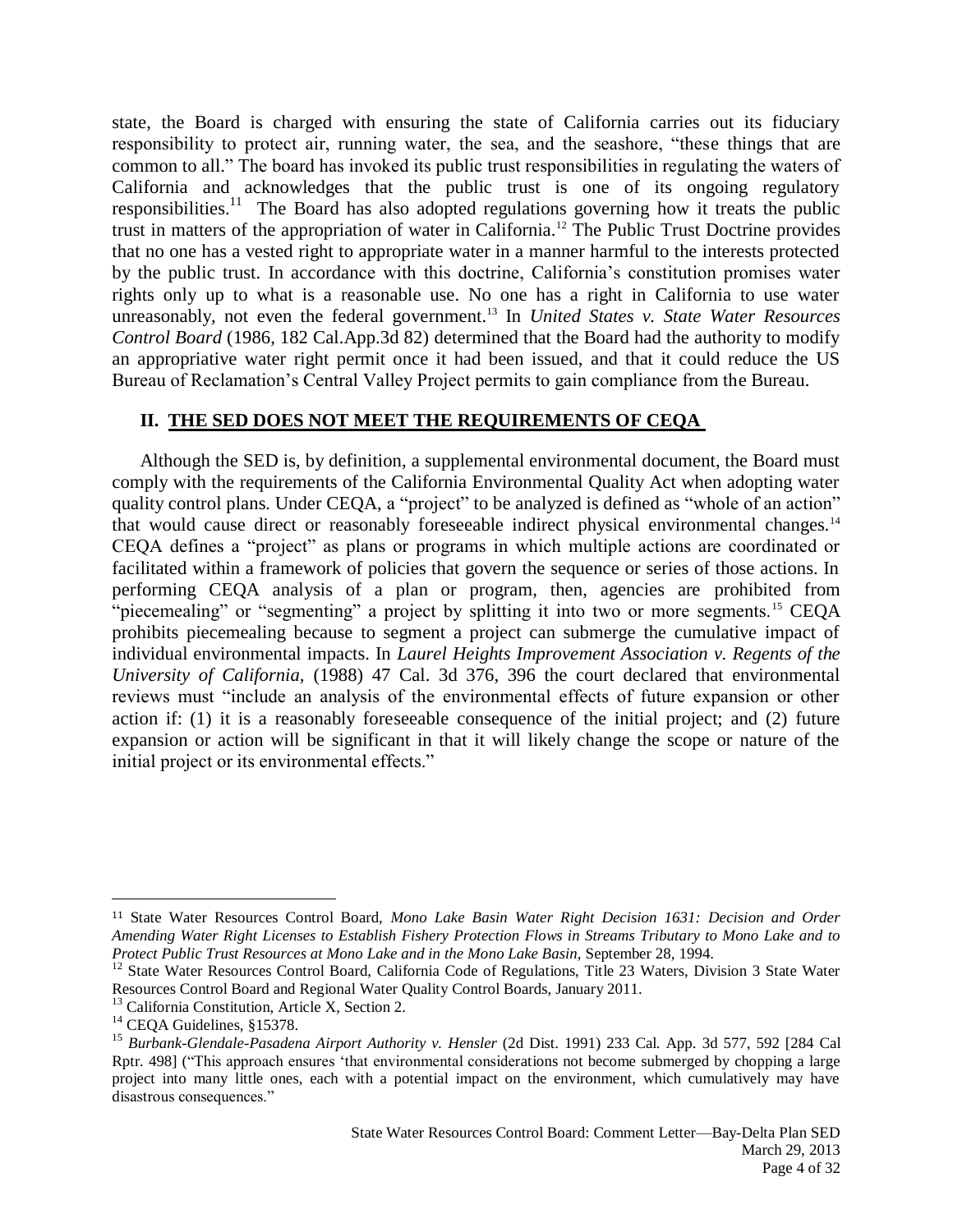### **A. THE SED FAILS TO CONSIDER THE WHOLE OF THE ACTION IN THE SACRAMENTO-SAN JOAQUIN BAY DELTA**

In preparation of the SED, the Board has segmented review of the San Joaquin River flow and South Delta salinity objectives from the rest of its activities updating the 2006 Bay Delta Water Quality Control Plan. Specifically, the Board refers in descriptions of its planning process to Phase I being the revision of the flow and salinity objectives, while Phase II is the "comprehensive review" of the 2006 Bay-Delta Plan. The Board has also issued two separate notices of preparation (NOPs) for each segment of its planning process.<sup>16</sup>

In February of 2009, the Board issues a "Notice of Preparation" (hereinafter "NOP") entitled "Update and Implementation of the Water Quality Control Plan for the San Francisco Bay / Sacramento-San Joaquin Delta Estuary." The project purported to analyze "the Bay-Delta watershed and its upstream tributaries and any reservoirs for which water may be used to meet the water quality objectives, including upstream reservoirs and San Luis Reservoir." The area of potential environmental effects encompassed most of the State, including the Bay-Delta watershed, the Trinity River watershed from which water is imported to the Bay-Delta watershed, and areas receiving water exported from the Bay-Delta watershed.<sup>17</sup>

In November of 2009, the State Legislature passed Water Code § 85086 as part of the Delta Reform Act of 2009, which required the Board to develop new flow criteria to protect the public trust.<sup>18</sup> Following extensive testimony, the Board drafted the 2010 Delta Flow Criteria Report, which acknowledged that determining flow criteria for the protection of public trust resources is necessary to "inform planning decisions for the Bay Delta Plan."<sup>19</sup> The report

 $\overline{a}$ 

<sup>19</sup> State Water Resources Control Board, *Development of Flow Criteria for the Sacramento-San Joaquin Delta Ecosystem, Prepared pursuant to the Sacramento-San Joaquin Delta Reform Act of 2009,* Resolution No. 2010-0039 (hereafter cited as "2010 Delta Flow Criteria Report.")

<sup>&</sup>lt;sup>16</sup> State Water Resources Control Board, *Notice of Preparation and of Scoping Meeting for Environmental Documentation for the Update and Implementation of the Water Quality Control Plan for the San Francisco Bay/Sacramento-San Joaquin Delta Estuary: Southern Delta Salinity and San Joaquin River Flows*, February 13, 2009, p. 2

The State Water Resources Control Board…will be the lead agency and will prepare environmental documentation for the potential update and changes to implementation of the Water Quality Control Plan for the San Francisco Bay/Sacramento-San Joaquin Delta Estuary… The proposed Project includes both: 1) the review and update of water quality objectives, including flow objectives, and the program of implementation in the Bay-Delta Plan; and 2) changes to water rights and water quality regulation consistent with the program of implementation. Accordingly, the environmental documentation will identify and evaluate the significant environmental impacts associated with potential changes to the Bay-Delta Plan and potential changes to water rights and other measures implementing the plan that may be needed to ensure the reasonable protection of beneficial uses in the Bay-Delta watershed.

 $17$  Id.., p. 3.

<sup>&</sup>lt;sup>18</sup> Water Code § 85086, "For the purpose of informing planning decisions for the Delta Plan and the Bay Delta Conservation Plan [BDCP], the board shall, pursuant to its public trust obligations, develop new flow criteria for the Delta ecosystem necessary to protect public trust resources. In carrying out this section, the board shall review existing water quality objectives and use the best available scientific information. The flow criteria for the Delta ecosystem shall include the volume, quality, and timing of water necessary for the Delta ecosystem under different conditions. The flow criteria shall be developed in a public process by the board within nine months of the enactment of this division. The public process shall be in the form of an informational proceeding...and shall provide an opportunity for all interested persons to participate. The flow criteria shall not be considered predecisional with regard to any subsequent board consideration of a permit, including any permit in connection with a final BDCP."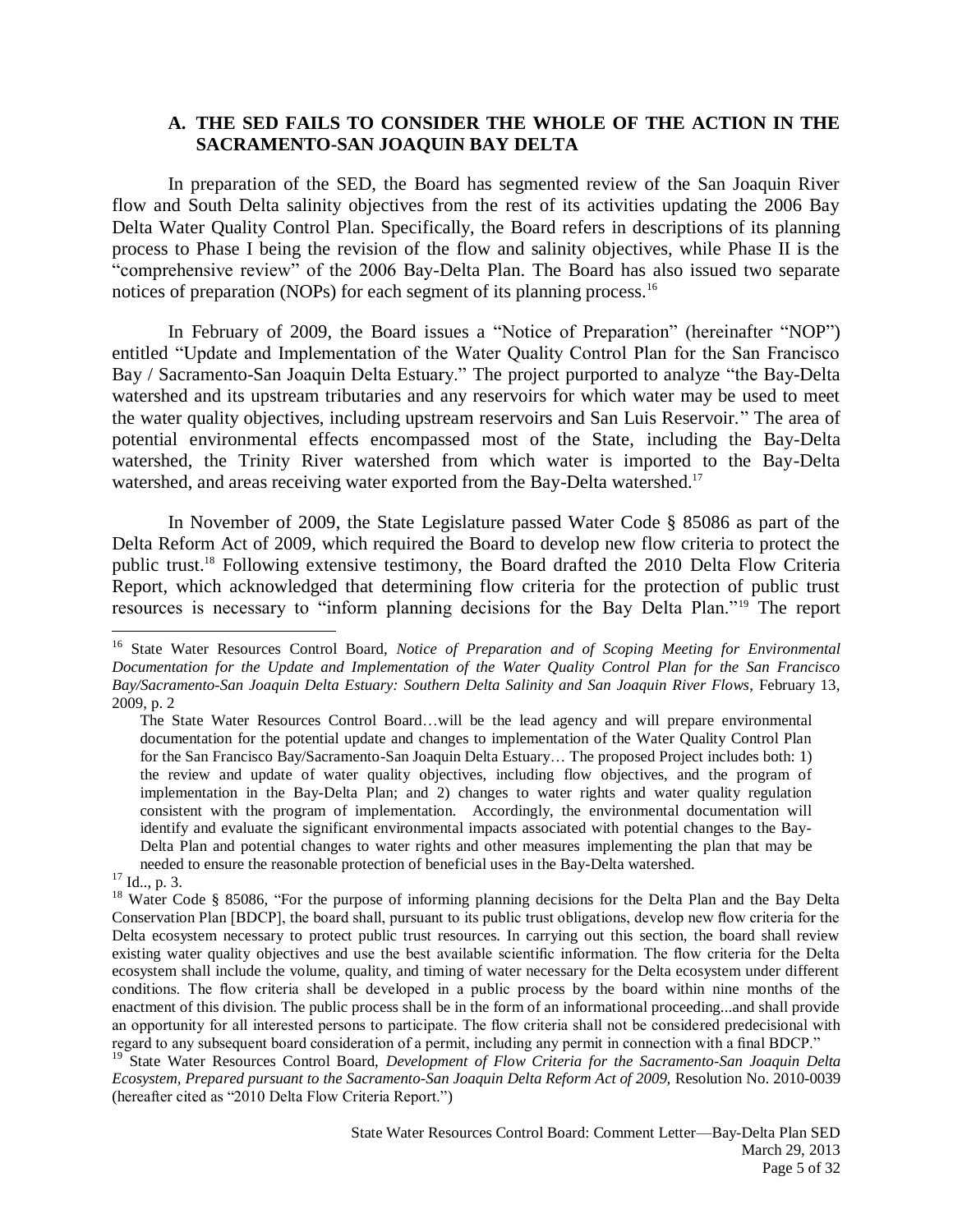identified several flow criteria for the Sacramento and San Joaquin Rivers, as well as for Delta outflow. The report represents a comprehensive review of water quality objectives, a clear list of "species of importance" and their relevant life stages, an analysis of both beneficial uses and water quality objectives, and an analysis of the times in which water is most important to the health of individual species of fish. <sup>20</sup>

Eight months after publishing the 2010 report, in April of 2011, the Board issued a second NOP on the project entitled "Update to the Water Quality Control Plan for the San Francisco Bay/Sacramento-San Joaquin Delta Estuary: Water Quality Objectives for the Protection of Southern Delta Agricultural Beneficial Uses; San Joaquin River Flow Objectives for the Protection of Fish and Wildlife Beneficial Uses; and the Program of Implementation for Those Objectives." However, in this second notice, the Board dramatically limited the scope of review of the project to only two project areas: the South Delta, which encompasses both the service area of the South Delta Water Agency and the State and Federal export pumps, and the major tributaries of the lower San Joaquin River (the Merced, Tuolumne, and Stanislaus rivers), together with the lower San Joaquin River itself. <sup>21</sup> The purpose of the review was limited to evaluation of southern Delta salinity and San Joaquin River flow objectives and their implementation through the Bay-Delta Plan under CEQA.<sup>22</sup>

In January 2012, the Board issued a third NOP for the Bay-Delta Plan's Comprehensive Review, addressing all other elements of the Bay-Delta Plan and or potential changes to protect beneficial uses in the Bay-Delta *other than* San Joaquin river flows or South Delta salinity objectives. <sup>23</sup> In essence, what started in 2009 as a Board analysis of a "whole action" affecting the San Francisco/Sacramento-San Joaquin Bay Delta Estuary had become bifurcated by 2011. The segregation of the Sacramento river from the San Joaquin river is a complete departure from how the Board has historically analyzed Sacramento and San Joaquin River water quality objectives. Dating back to at least 1978, the Board has always reviewed the Sacramento River and San Joaquin River water quality objectives in a unified way, as essential elements in the "whole of an action" undertaken as development of the Bay-Delta water quality control plan.<sup>24</sup> As recently as 2010, the Board considered the two river basins simultaneously.<sup>25</sup> Further, consideration of Delta hydrodynamics is illogical without considering the Sacramento and San

 $20$  2010 Delta Flow Criteria Report, Table 2, p. 45-46.

<sup>21</sup> State Water Resources Control Board, *Revised Notice of Preparation and Notice of Additional Scoping Meeting*, 1 April 2011.

 $22^{22}$  Id.., p. 3 ("[the Board] is not currently considering any other changes to the Bay-Delta Plan or any specific changes to water rights and other requirements implementing the Bay-Delta Plan.")

<sup>23</sup> State Water Resources Control Board, *Supplemental Notice of Preparation and Notice of Scoping Meeting for Environmental Documentation for the Update and Implementation of the Water Quality Control Plan for the San Francisco Bay/Sacramento-San Joaquin Delta Estuary: Comprehensive Review,* January 24, 2012 ("The State Water Board is not soliciting information regarding these [the San Joaquin River flow and South Delta salinity objective] potential amendments and related SED at this time.")

<sup>&</sup>lt;sup>24</sup> See State Water Resources Control Board, *Water Quality Control Plan, Sacramento-San Joaquin Delta and Suisun Marsh,* August 1978,Table VI-1, p. VI-29; *Water Quality Control Plan for Salinity*, *San Francisco Bay/Sacramento-San Joaquin Delta Estuary,* 91-15WR, May 1991, Table 1-1; *Water Quality Control Plan for Salinity, San Francisco Bay/Sacramento-San Joaquin Delta Estuary,* 95-1WR, May 1995, Table 1; and *Water Quality Control Plan for the San Francisco Bay/Sacramento-San Joaquin Delta Estuary,* December 13, 2006, Tables 1 through 3.

 $25$  See generally the 2010 Delta Flow Criteria Report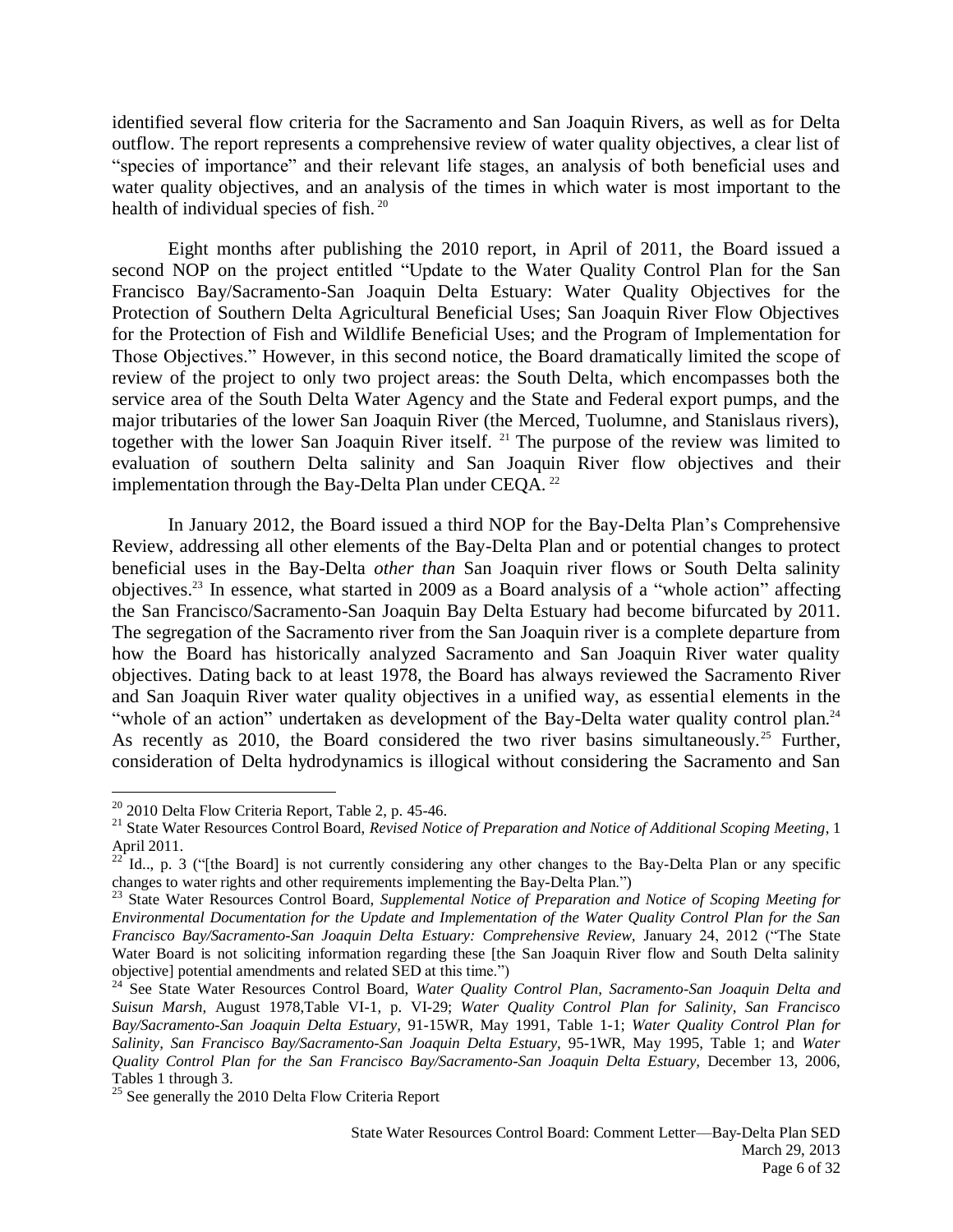Joaquin rivers simultaneously. First, the hydrodynamics of the Delta are not readily segmented because the Sacramento and San Joaquin River inflows meet in the central and south Delta river channels and are intermingled with tidal flows coming east from the Carquinez Strait and Suisun Bay. Second, when considering water quality, inflows from the San Joaquin River must be analyzed because of their potential effect on waters reaching the central Delta and Old River channels from which state and federal project pumps near Tracy draw water for exports. Third, the Sacramento and San Joaquin River inflows jointly govern the timing and magnitude of salmon recruitment from the ocean and salmon smolt outmigration, as well as the degree to which conditions in the Bay Delta estuary provide habitat for salmon, steelhead, and resident and migratory species like longfin smelt, Delta smelt, and striped bass.

# 1. THE SED FAILS TO CONSIDER THE EFFECTS OF SALINITY LOADS COMING IN FROM THE WEST SIDE OF THE SAN JOAQUIN VALLEY

The Central Valley Regional Water Quality Control Board has acknowledged that salinity impairments of the state's water bodies are occurring with greater frequency and magnitude. Such impairments in the past have led to the fall of civilizations. Additional salts not discussed in the SED are imported to the San Joaquin River Basin as a result of mixing with salty tidal flows with water in the western Delta before being exported by large pumps located near Tracy. These saltier supplies arrive in the western San Joaquin Valley via the Delta Mendota Canal. The Central Valley Regional Water Quality Control Board estimates that the Delta Mendota Canal imports about 900,000 to 1 million tons of salt each year into the San Joaquin River Basin while the San Joaquin River returns about 922,000 tons of salt to the Delta annually.<sup>26</sup> The conveyance of water through the Delta Mendota Canal is made possible by Board-issued water rights permits to the US Bureau of Reclamation to operate the Central Valley Project and by the Exchange Contract by which senior San Joaquin River water rights holders "exchange" their upper San Joaquin River water rights for imported Sacramento River water delivered to them via the Delta Mendota Canal.

The "Exchange Contract" for this imported water recognized from the outset that salinity in the imported water would be greater than salts naturally occurring in San Joaquin River water. The original Exchange Contract stated that it should not exceed a five-year mean salt concentration of 400 parts per million (see Table A-1 in Appendix 1). Thus, planned importation of water into the San Joaquin River Basin allows as much as a nine-fold increase in salt concentration in water applied to western San Joaquin Valley lands. This is the direct water quality impact of the exchange arrangement at the heart of the creation of the Central Valley Project's Friant Division, the Delta Mendota Canal, and the Jones Pumping Plant. Large amounts of imported water bring large loads of salt to the Basin as well. By piecemealing the project into a multi-part analysis of the Bay-Delta, the Board fails to fully disclose and analyze how salts from the western San Joaquin valley contribute to the salinity loads entering the lower San Joaquin River.

 $^{26}$  California Regional Water Quality Control Board 2006: Tables 2 through 5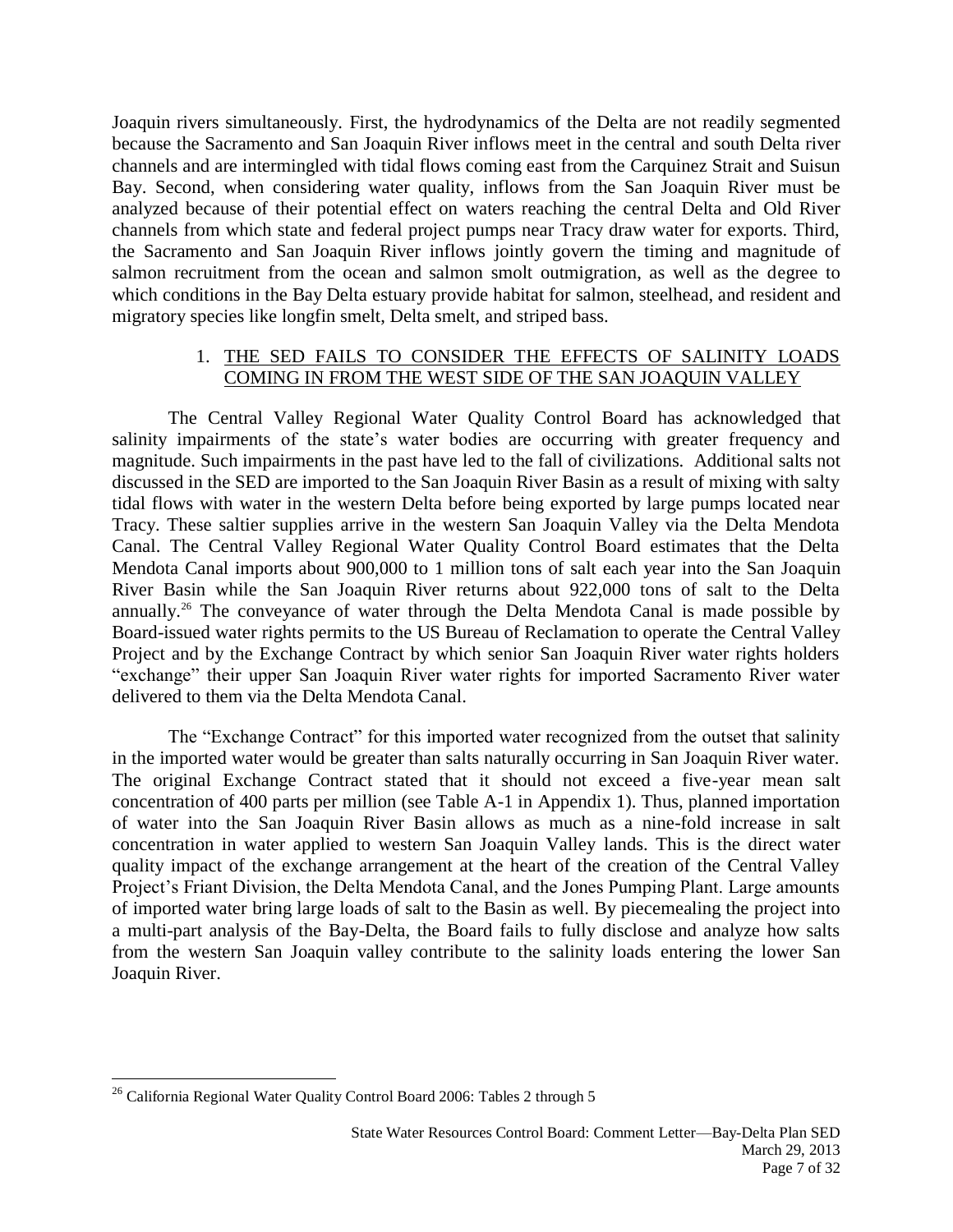#### **B. THE SED FAILS TO ESTABLISH AN ACCURATE BASELINE FOR THE PROJECT**

The baseline environmental setting of the SED does not accurately describe the environmental degradation of the Bay-Delta estuary. An "environmental setting," is defined as "the physical environmental conditions in the vicinity of the project."<sup>27</sup> CEQA Guidelines provide that the existing physical conditions in the vicinity of the project "will normally constitute the baseline physical conditions by which a Lead Agency determines whether an impact is significant."

The SED's analysis of the environmental conditions in the vicinity of the project fails because the SED bifurcates the Lower San Joaquin River and south Delta salinity standards from the Sacramento River, the Delta, and the associated and inseparable hydrodynamic effects on fish and wildlife. It significantly impairs reasonable analysis of the physical conditions within the vicinity of the project when the scope of the project limits analysis of a water system to only one small piece. Second, the SED does not describe existing physical conditions in the vicinity of the project. While the SED acknowledges that the environmental baseline does not reflect full compliance with existing water quality standards, it does not adequately explore how noncompliance has affected fish and wildlife in the area. In describing the "no project alternative," the Board notes that for purposes of a no project analysis, the assumption is that Lower San Joaquin River flows and southern Delta water quality standards would be fully implemented in accordance with the 2006 Bay-Delta Plan flow and salinity objectives. However, the Board fails to mention that since 2000, DWR and USBR have routinely failed to ensure compliance with their permit/license conditions of southern Delta EC objectives."<sup>28</sup> In 2005, after years of noncompliance with the southern Delta salinity objectives, the Board issued a cease and desist order against DWR and USBR for failure to meet the objectives.<sup>29</sup> Specifically considering that the "objectives were first adopted in the water quality control plan in 1978, and there is evidence that salinity is a factor in limiting crop yields for southern Delta agriculture" the Board declared that it would not extend the deadline to meet the objectives beyond July 1, 2009.<sup>30</sup> However, in 2009, the Board rejected its earlier decision and modified the cease and desist order, eliminating the requirement that DWR and USBR comply with the southern Delta salinity standards until an unnamed date in the future.

The SED, however, makes little mention of this routine non-compliance with the salinity standards in the southern Delta, and describes a "no project alternative" as the "*continuation*" of, and full compliance with, the San Joaquin River flow objectives and the southern Delta salinity objectives identified in  $D-1641$ <sup>31</sup>. These omissions are a critical flaw in the description and analysis of baseline conditions, since the public may erroneously believe that current water quality and flow objectives are being met. The SED authors did not follow the relevant professional standards for the types of evaluations they conducted. For example, failure to apply

 $^{27}$  Cal. Code Regs., tit. 14, § 15125, subd. (a)

<sup>&</sup>lt;sup>28</sup> WR 2006-0006, Section 4.0, pg. 20

 $29$  See generally WR 2006-0006

<sup>30</sup> WR 2006-0006, Section 6.0, pg. 27

<sup>31</sup> SED, Appendix D, *Evaluation of LSJR Alternative 1 and SDWQ*

*Alternative 1 (No Project Alternative)*, pg. 8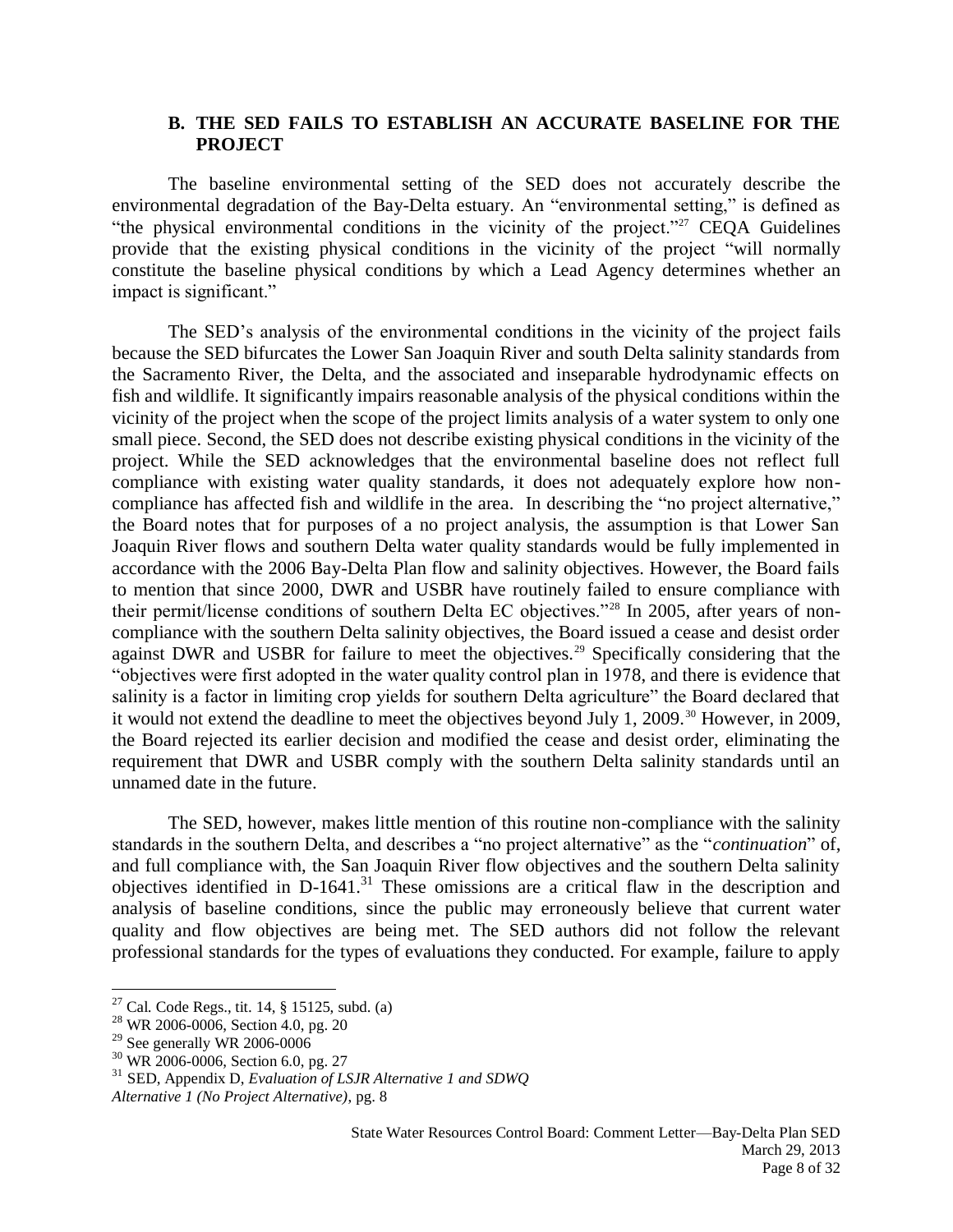professional standards when defining the geographic scope of the analysis and failing to address risk and uncertainty, individually, and collectively, render the results fatally flawed.

# **C. THE SED FAILS TO ANALYZE REASONABLE ALTERNATIVES FOR FLOW OBJECTIVES AND CHOOSES FLOW OBJECTIVES THAT WILL NOT BE PROTECTIVE OF FISH AND WILDLIFE**

Previously established water quality and flow objectives have proven inadequate to protect fish and wildlife in the Delta. 32 In 2010 the Board drafted a report entitled *Development of Flow Criteria for the Sacramento –San Joaquin Delta Ecosystem* (hereinafter "Delta Flow Criteria Report" or "2010 Report") in order to develop new flow criteria for the Delta ecosystem necessary to protect public trust resources. The flow criteria developed in the 2010 report were intended to halt population decline and increase populations of certain species and represented the best available fishery and hydrologic science to be had in 2010. Nearly all of the scientists who participated in development of the report agreed that mimicking the natural hydrograph is necessary to improve conditions for native fish species, and to counter invasive species in the Delta. As required by the State Legislature, the Board report included the volume, quality and timing of water necessary for the health of the Delta ecosystem.<sup>33</sup> The report identifies the following criteria for Delta health:

- 1. 75 percent of unimpaired Delta outflow from January through June;
- 2. 75 percent of unimpaired Sacramento River inflow from November through June to protect numerous runs of migratory salmon that use the Sacramento River Basin;
- 3. 60 percent of unimpaired San Joaquin River inflow from February through June to protect juvenile Chinook salmon during their peak emigration period;
- 4. Increased fall Delta outflow in wet and above normal years;
- 5. Fall pulse flows on the Sacramento and San Joaquin Rivers to stimulate migrating fish;
- 6. Flow criteria in the Delta interior to help protect fish from mortality in the central and southern Delta caused by operations of the state and federal water export pumps;
- 7. 60 percent of 14-day average unimpaired flow at Vernalis;
- 8. 10-day minimum pulse flow of 3,600 cubic feet per second in late October (e.g., October 15 to 26) at Vernalis;
- 9. Application of the 2006 Bay-Delta Plan's October flows at Vernalis.<sup>34</sup>

The Board determined that, if these criteria were followed, public trust resources could be protected on the San Joaquin River and throughout the Delta. The basis for these determinations

 $\overline{a}$  $32$  Id., pgs. 41-98

<sup>33</sup> Water Code § 85086(c).

<sup>34</sup> 2010 Delta Flow Criteria Report, pp. 114-123.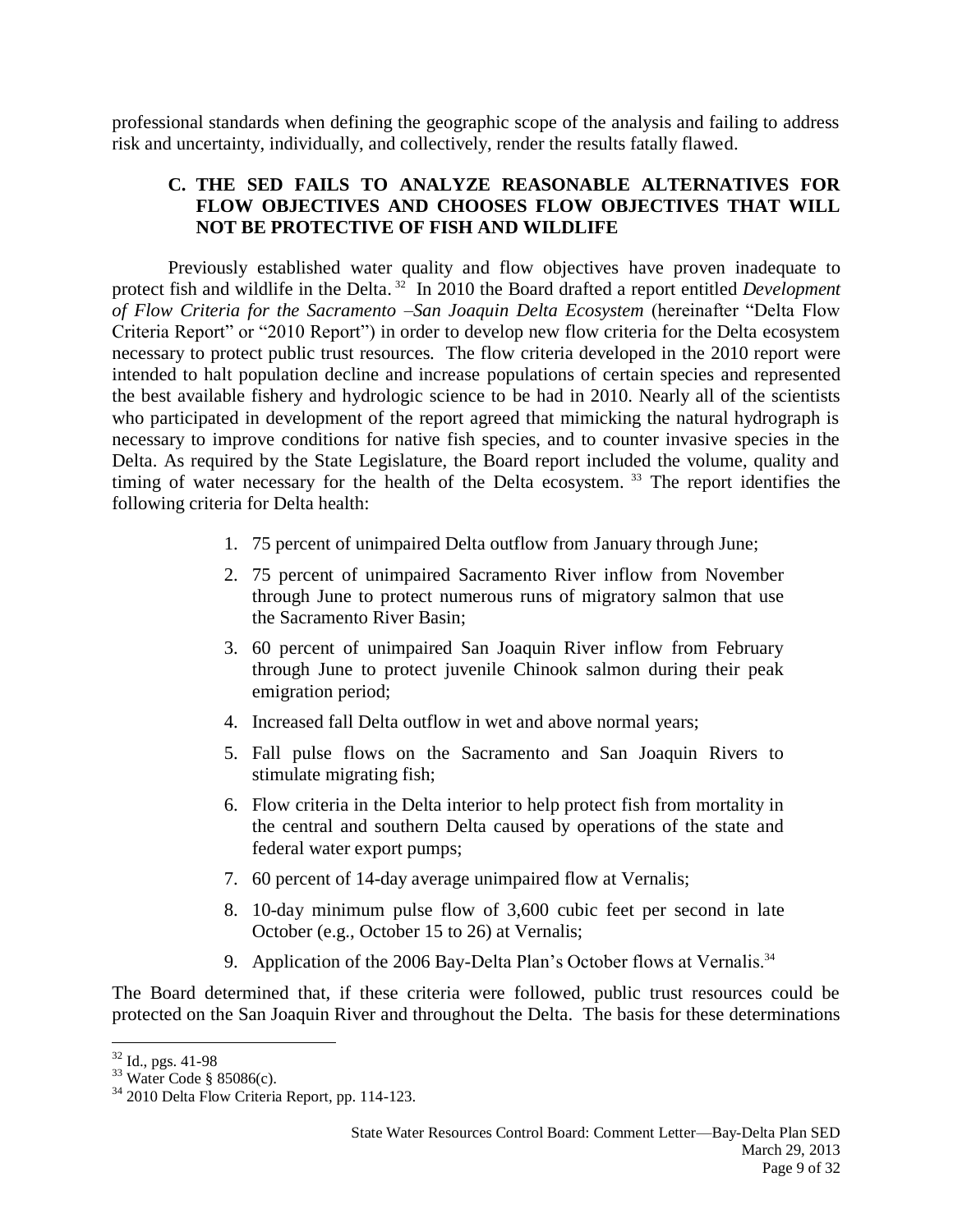rested on the Board's findings that they would (1) increase juvenile Chinook salmon outmigration survival and abundance and provide conditions that would improve population growth and achieve a doubling of the current salmon population (salmon doubling requirements contained in Section 6900 et seq. of the California Fish and Wildlife Code) and Section 3406 of the CVPIA in more than half of all years; (2) provide flows for adult Chinook salmon that would decrease straying, increase dissolved oxygen concentrations in the San Joaquin River mainstem through the Stockton Deep Water Ship Channel, reduce water temperatures, and improve olfactory homing fidelity; and (3) provide adult Chinook salmon attraction flows. <sup>35</sup> Although the Board qualified its 2010 flow criteria for the San Joaquin River by stating that "these flow criteria do not consider any balancing of public trust resource protection with public interest needs for water," the Board indicates that salmon are the most sensitive species for which it developed public trust-protective flow criteria, as all three of its San Joaquin River inflow criteria directly relate to the sensitivities of salmon populations to changes in and timing of flow through the Bay-Delta Estuary. And yet, despite the extensive background and recent flow recommendations to protect fish and wildlife, the SED largely dismisses the 2010 report and proposes flow objectives for the lower San Joaquin River that are not protective of fish and wildlife.

In the Delta Flow Criteria Report, the Board acknowledges that altering the flows in the lower San Joaquin River to create a more natural flow regime is anticipated to improve a number of ecosystem attributes such as (but not limited to): 1) native fish communities; 2) food web; 3) habitat; 4) geomorphic processes; 5) temperature; and 6) water quality.<sup>36</sup> Major researchers involved in developing ecologically protective flow prescriptions concur that mimicking the unimpaired hydrographic conditions of a river is essential to protecting populations of native aquatic species and promoting natural ecological functions.<sup>37</sup> <sup>38</sup> The San Joaquin River Basin's hydrology has been dramatically altered by water development over the period 1984-2009. In comparing unimpaired with observed (measured) flow conditions for the Basin's rivers, unimpaired flow conditions have been greatly reduced on the major tributaries by water project operations.<sup>39</sup> Annual water flow volumes at Vernalis have reduced over their natural volumes, to 46% of unimpaired flow, while the February through June flow volume have been reduced to a median of 27% of unimpaired. <sup>40</sup> Estimates of flows needed to double salmon production range from 51% to 97% of unimpaired flow; with a greater percentage of unimpaired flow needed in drier years than wet years.<sup>41</sup> And yet, despite the resounding scientific support for using a river's unaltered hydrographic conditions as a foundation for determining ecosystem flow requirements, the SED's proposed flow objectives will do little to improve the conditions for native fish and species.

<sup>36</sup> Appendix C, *Technical Report on the Scientific Basis for Alternative San Joaquin River Flow and*

<sup>35</sup> 2010 Delta Flow Criteria Report, p. 133, Table 22.

*Southern Delta Salinity Objectives*, 3-41

 $37$  Id.

 $38 \overline{1d}$ 

<sup>&</sup>lt;sup>39</sup> On the Stanislaus river, actual median flow has fallen relative to unimpaired flows by about 53 percent; on the Tuolumne river, by 74 percent; on the Merced river by 62 percent; and on the Upper San Joaquin River (above the Merced River confluence) by 90 percent.

<sup>40</sup> Appendix C, *Technical Report on the Scientific Basis for Alternative San Joaquin River Flow and Southern Delta Salinity Objectives*, 3-41

 $41$  Id. at 3-54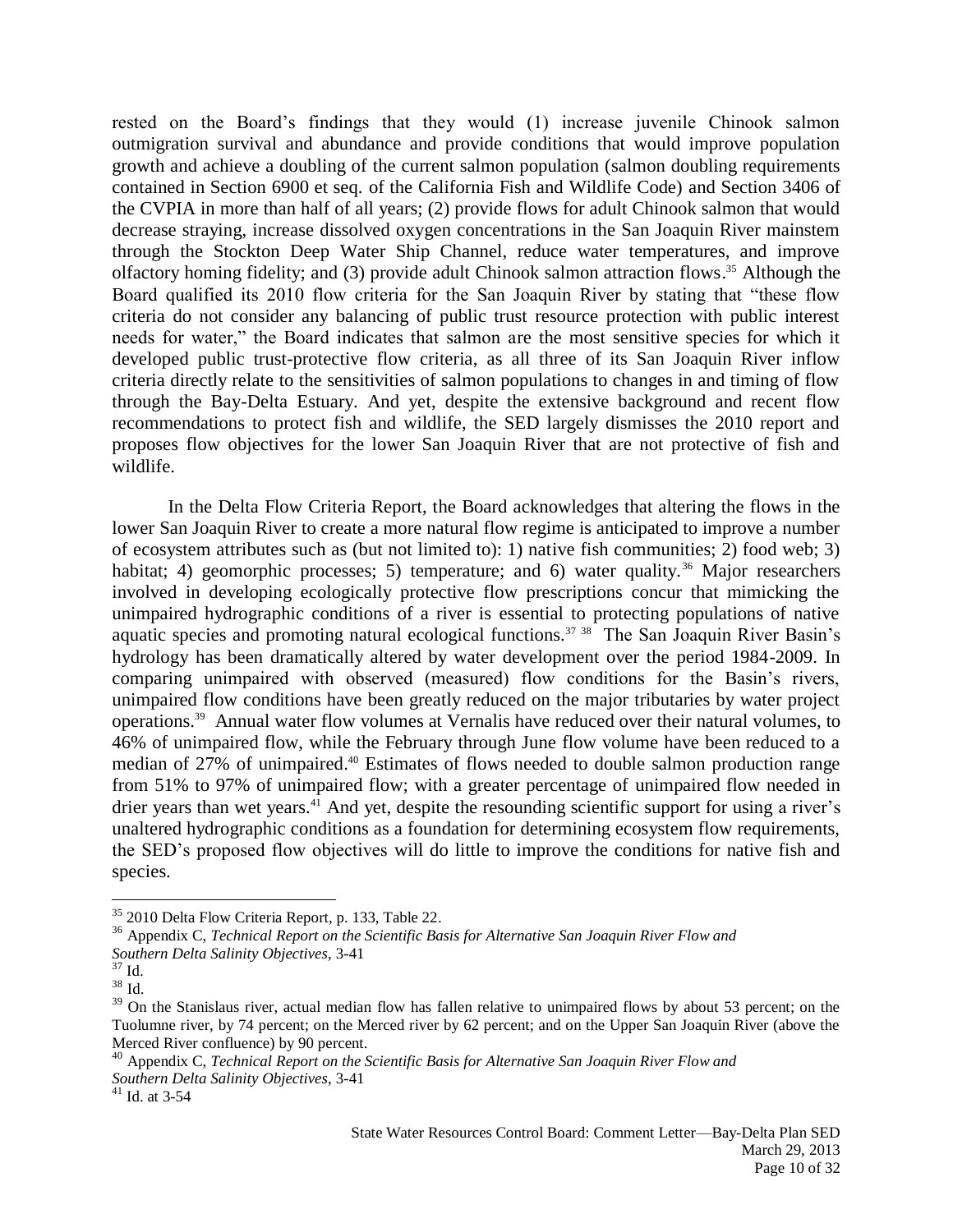The 2013 SED therefore analyzes four alternatives for flow objectives on the lower San Joaquin River: (1) a no project alternative, (2) 20 percent unimpaired flow, (3) a 40 percent unimpaired flow, and (4) a 60 percent unimpaired flow. The SED describes all the alternatives as "generally consistent with an approach that mimics the natural flow regime to which these fish were adapted."<sup>42</sup> To assess whether it would be possible for the specific flow recommendation that the Board received, the SED compared the flow exceedance curves for the Lower San Joaquin river alternatives 2, 3, and 4 with the different commenters' recommended flow schedules as follows:

- 1. Contra Costa County Department of Conservation and Development recommended flow greater than alternative 2;
- 2. CA Dept. of Fish and Game recommended flow greater than alternative 2;
- 3. CWIN/CSPA recommended flow greater than alternative 2;
- 4. Bay Institute/National Resource Defense Council recommended flow greater than alternative 2;
- 5. American Rivers/Natural Heritage Institute recommended flow greater than alternative 2;
- 6. US Dept. of Interior recommended flow lower than alternative 2;
- 7. Delta Solution Group recommended flow greater than alternative 2.<sup>43</sup>

In the Board's 2010 report, *Development of Flow Criteria for the Sacramento –San Joaquin Delta Ecosystem*, the Board determined that approximately 60 percent of unimpaired flow at Vernalis February–June would be fully protective of fish and wildlife beneficial uses in the three eastside tributaries and Lower San Joaquin River when considering flow alone. However, the SED concludes that "the State has determined that 35% of unimpaired flow is required from February through June from each of the Merced, Tuolumne, and Stanislaus Rivers on a 14-day running average, unless otherwise approved by the State Water Board through the adaptive management framework described below." The Board utterly fails to provide a reasoned analysis to justify the reduction in flow for the San Joaquin at Vernalis from the 60 % of unimpaired flow recommended in 2010 to 35 % recommended in the SED. Ambiguities and a lack of crucial information prevent readers of the Draft SED from testing whether the proposed Project and its alternatives can attain the outcomes alleged for them. This 35 % of unimpaired flow objective is not even stated in the amended Table 3 objective in Appendix K of the SED. The Board indicates only that the proposed objective is solely to "maintain flow conditions from the San Joaquin River watershed to the Delta at Vernalis."<sup>44</sup> The Board even fails to state whether or not it used a method to balance the public trust resources, let alone explain what that method was. The Board's proposed water quality objective to govern San Joaquin River flow for fish and wildlife beneficial uses requires only a narrative "value" from February through June in all water years.<sup>45</sup> It proposes to "maintain flow conditions from the San Joaquin River Watershed to the Delta at Vernalis...sufficient to support and maintain the natural production of viable

 $\overline{a}$  $^{42}$  Id.

<sup>43</sup> SED, Chapter 3, *Alternatives Description* , 3-10

<sup>44</sup> See generally SED, Appendix K, *Revised Water Quality Control Plan*

<sup>45</sup> SED, Appendix K, *Revised Water Quality Control Plan*, pg.1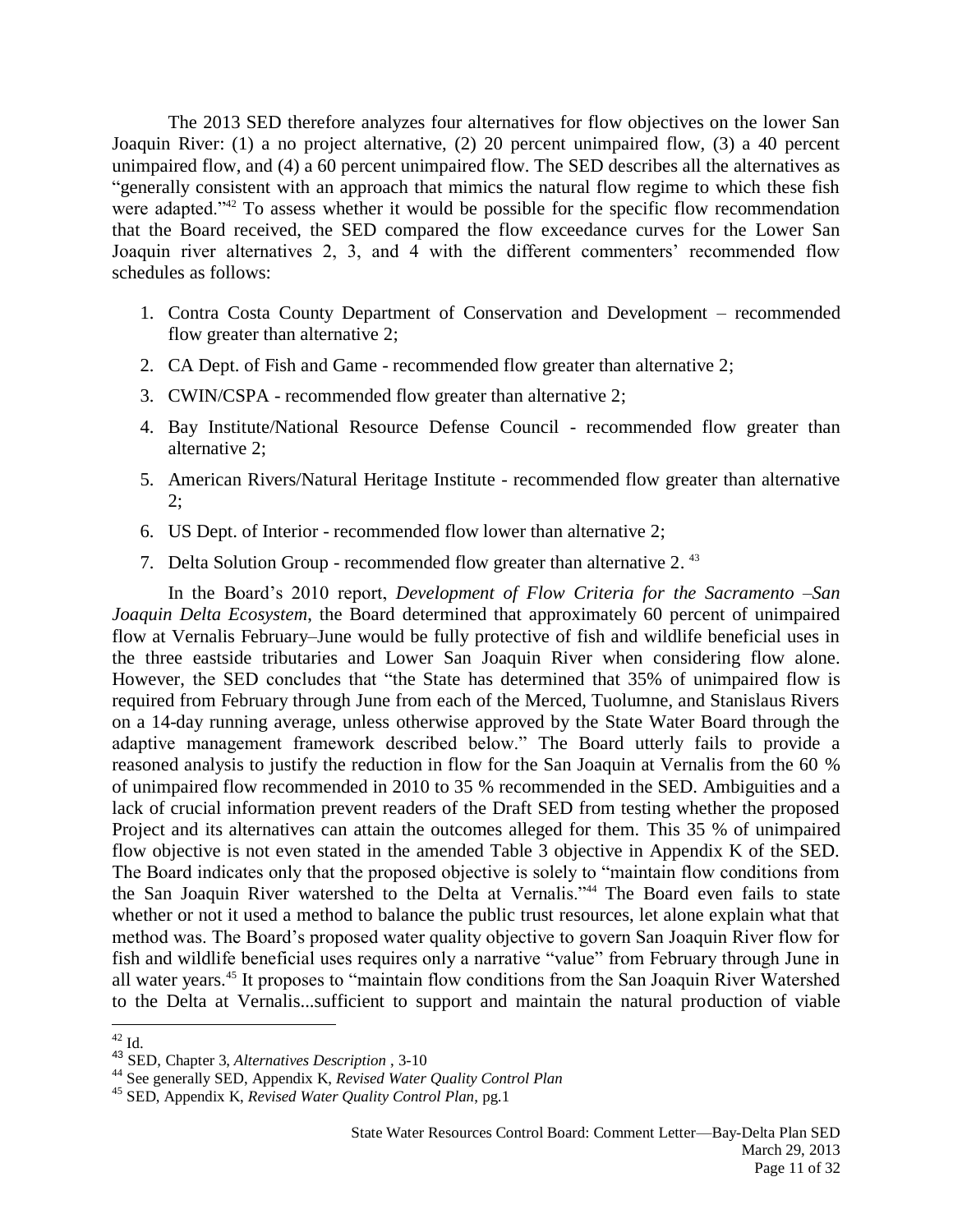native San Joaquin River watershed fish populations." No concrete recommendations are given for volume, quality and timing of water necessary to support fish and wildlife, other than to say that the relative magnitude, duration, timing and spatial extent of flows should be correspond to naturally occurring water flows. Under the SED's proposed 35% unimpaired flow, the proposed San Joaquin River flow objectives will be essentially the same as existing flow conditions for the San Joaquin River at Vernalis more than 60% of the time. Therefore, the increase from the current 30% unimpaired flow to the proposed 35% unimpaired flow will result in no net gain of water a majority of the time. The Board seemingly recognizes this, but dismisses it as not significant:

[T]he time the alternatives are not satisfying the recommendations is offset by the time the alternatives exceed the recommendations. The LSJR alternatives may not satisfy each of the flow recommendations all the time, but the flow schedule-based recommendations are satisfied the majority of the time. Further, adaptive management of flows could increase the amount of time that the flow recommendations are achieved if information indicates that achieving these schedules is more protective of fish and wildlife.<sup>46</sup>

If storage dams on the Stanislaus, Tuolumne, and Merced rivers released 60% of daily unimpaired inflows, calculated on a short-term running average during the months of January through June, the resulting flow-release pattern would closely replicate the natural daily unimpaired flow pattern of each river.<sup>47</sup> In addition, if there was a year-round minimum flow objective of 2000 cfs implemented at Vernalis, it would ensure that at least 1000 cfs passes through the Stockton Deep-water Channel to maintain the dissolved oxygen standard.<sup>48</sup> Further, if the 60% unimpaired flow objective was implemented each January through June for each tributary, flow pulses would more closely match the natural hydrology of each tributary and could easily be synchronized to maximize the overall pulse in the San Joaquin River.<sup>49</sup>

Winter flow pulses provide the natural high-turbidity, high-velocity environment for newly hatched salmon fry to migrate to the Bay-Delta estuary.<sup>50</sup> The Board has recognized that Central Valley fall-run and spring-run Chinook salmon that fry rearing in tidal estuaries including the Bay-Delta is an important life history strategy essential to population production and viability.<sup>51</sup> Therefore, it is important to provide winter (and early spring) pulses and manage Delta operations to create maximum opportunity for fry to reach Suisun Bay. Winter pulses also provide the attraction flows for adult steelhead, and will attract spring Chinook salmon to the Upper San Joaquin River.<sup>52</sup> Further, spring flow pulses are critical for the growth of juvenile

 $\overline{a}$  $46$  Id. at 3-23

<sup>47</sup> Appendix A, Tom Cannon, *Flow Requirements and other Recommendations to Protect San Joaquin River Fisheries,* pg. 4

<sup>48</sup> Appendix A, Tom Cannon, *Flow Requirements and other Recommendations to Protect San Joaquin River Fisheries,* pg.4

<sup>49</sup> Appendix A, Tom Cannon, *Flow Requirements and other Recommendations to Protect San Joaquin River Fisheries,* pg. 5

<sup>50</sup> Appendix A, Tom Cannon, *Flow Requirements and other Recommendations to Protect San Joaquin River Fisheries,* pg. 6

<sup>51</sup> (Appendix C, SWRCB 2012).

 $52 \text{ Id.}$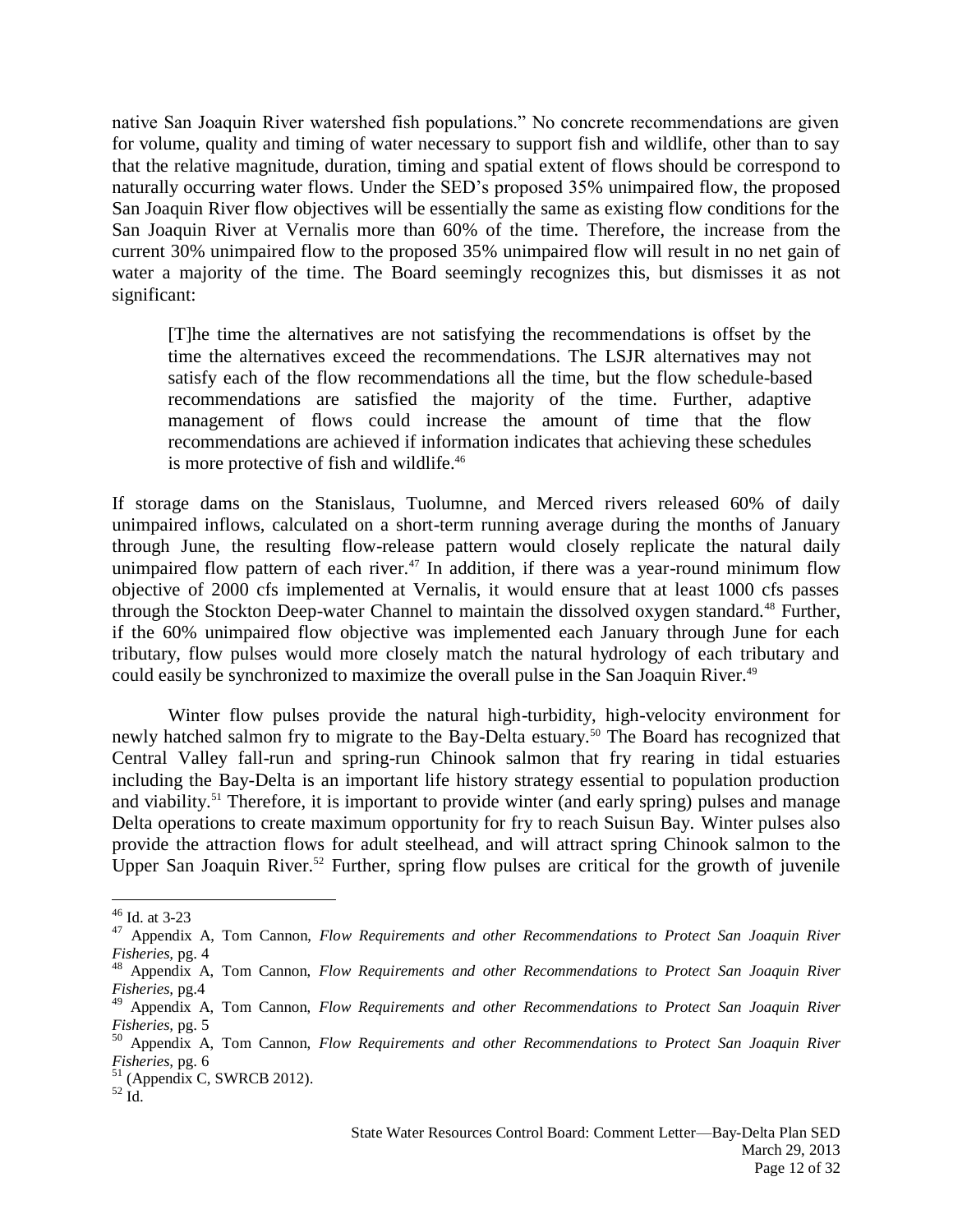salmon and steelhead rearing in the rivers and for providing enhanced opportunities for juvenile salmon to migrate downstream to and through the Delta to the Bay.<sup>53</sup> These pulses would aid salmon and steelhead passing through the Bay-Delta to reach the ocean.<sup>54</sup> Higher San Joaquin Delta inflow, if allowed to reach the Central and Western Delta as well as Suisun Bay, will also benefit the Bay-Delta ecological food chain by providing more physical space, better water temperatures, protection from predators, and greater food production and availability and sustain conditions for migrating and rearing fishes throughout the system.<sup>55</sup> Spring flow improvements will also enhance spawning, rearing, and migrating conditions for splittail, striped bass, sturgeon, and other fishes, as well as improve water quality of the three tributaries, lower San Joaquin, and the Delta.

Yet, in spite of the many benefits of a 60% unimpaired flow, the Board only recommends a five percent increase in unimpaired flows, meaning the current, poor flow conditions in the Delta will remain during critical time periods for sensitive fish and wildlife. Not only has the Board failed to properly analyze whether its proposed flow objectives will improve the chances of migratory salmon in the San Joaquin River basin, it has failed to undertake and complete the same analysis with respect to estuarine habitat and listed pelagic resident species like longfin smelt and Delta smelt. In effect, the State Water Board has treated the San Joaquin River upstream of Vernalis as an isolated river. It is silent about the fate of fish populations beyond Vernalis that migrate to and through the Delta, and it accomplishes little to increase aquatic life conditions in the San Joaquin River if out-migrating salmon cannot reach Chips Island and the sea. Particle tracking, EC tracking and fish tagging studies all demonstrate that San Joaquin River water and salmon smolts are drawn to the state and federal project pumps. The number of smolts surviving to Chipps Island is in the single digits. There is no equivalent information on fry. The San Joaquin River must be connected to the Bay.

Further, the Board anticipates "no significant or substantial reductions to average annual Delta exports," and little effect on net Delta outflows or the position of X2 for all of the Lower San Joaquin River alternatives.<sup>56 57</sup> These findings directly contradict the public trust flow requirements that the Board determined were necessary to protect public trust resources in the Bay-Delta Estuary.<sup>58</sup> It is essential that the inadequate fish export facilities in the South Delta be addressed. Even if the Bay-Delta Conservation Plan (BDCP) is ultimately adopted, 50-84% of exports will still come from existing South Delta diversion facilities. BDCP modeling, in the 2012 Effects Analysis on entrainment concludes that South Delta salvage could actually increase for juvenile steelhead (dry & critical years), juvenile Spring-run (above normal & below normal), Fall-run (juvenile in below normal & dry; smolts in all years) and juvenile splittail (all years). Between 2000 and 2011, more than 130 million fish have been salvaged at the South Delta facilities; plus an uncounted number of salmon fry. However, more than a billion fish

 $\overline{a}$  $^{53}$  Id.

 $54 \overline{1}d$ .

 $^{55}$  Id.  $\,$ 

<sup>56</sup> SED, p. 5-3, discussion of Impact WS-1 in Table 5-1.

<sup>57</sup> SED, p. 7-8, discussion of Impact AQUA-13 in Table 7-1.

<sup>58</sup> State Water Resources Control Board, *Development of Flow Criteria for the Sacramento-San Joaquin Delta Ecosystem, Prepared Pursuant to the Sacramento-San Joaquin Delta Reform Act of 2009,* August 3, 2010, approved in Resolution No. 2010-0039. ("In accordance with the Delta Reform Act, the State Water Board approves the report determining new flow criteria for the Delta ecosystem that are necessary to protect public trust resources…")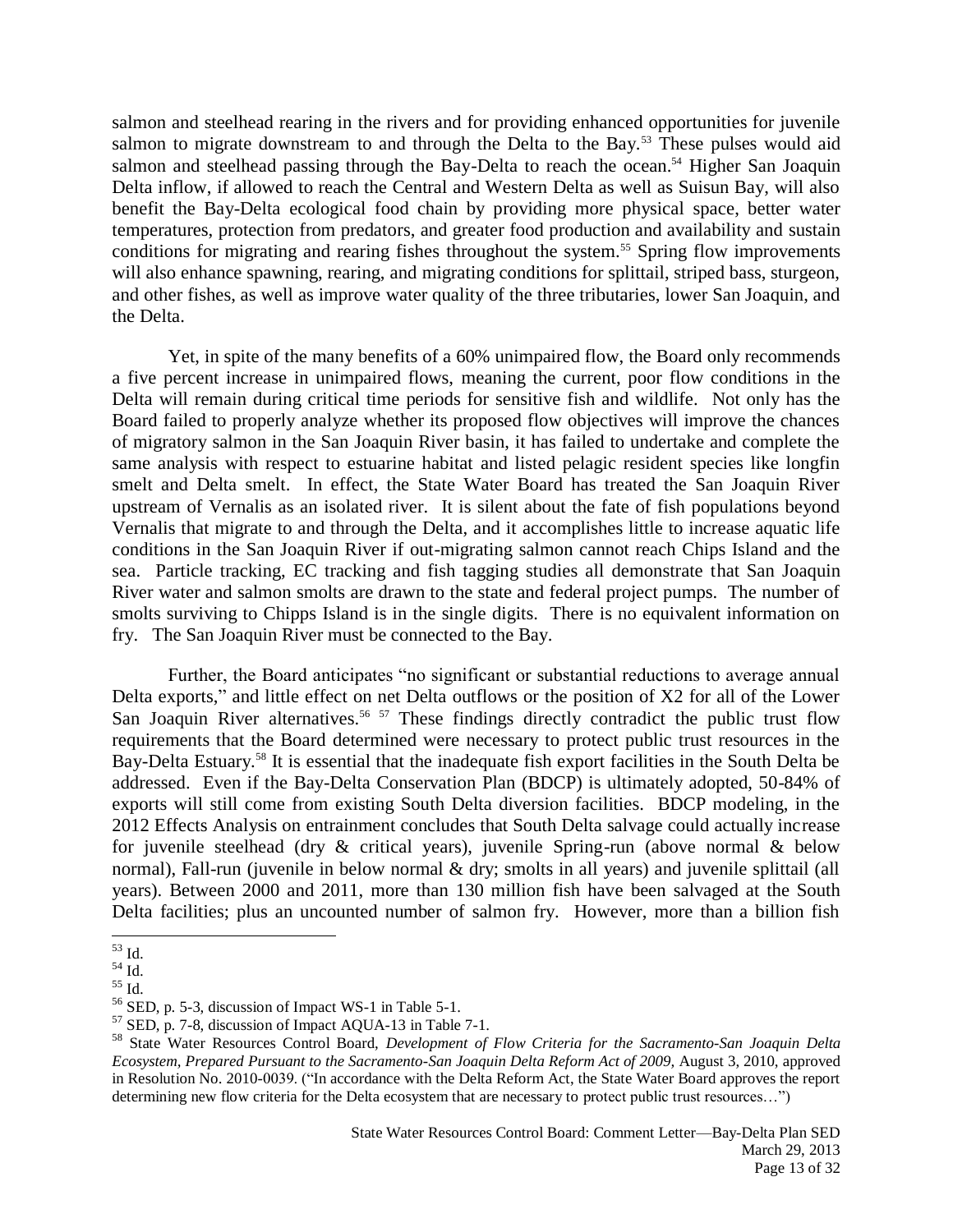additional fish have been lost during this period. For every 100 salmon entering Clifton Court Forebay, only 6 or 7 ultimately survive. Of course, the losses of eggs and larval stages of pelagic species are 100% and Delta smelt losses approach 100%. It is long past time for the Board to require export agencies to replace the 1950 technology screens.

Existing federal and state law at Section 6900 et seq. of the California Fish and Wildlife Code and Section 3406 of the CVPIA requires the doubling of the natural production of Chinook salmon, from the 1967-1991 average. Yet the SED proposes a narrative objective for salmon that is significantly weaker than the existing objective. The current doubling objective is replaced with a vague requirement to simply provide flows that "reasonably" contribute to maintaining a "viable" population of salmon. Doubling from the 1957-1991 average is a quantifiable standard. "Viable" and "reasonable" are subject to differing interpretations are not quantifiable standards. The proposed objective is also significantly weaker than the 1995 USEPA promulgated salmon migration objective at 40 CFR 131.37. The federal numerical objective is designed to achieve the AFRP doubling goal and establishes a smolt survival index based upon the survival of migrating salmon reaching Chipps Island. Compliance is to be measured by annual fish tag monitoring. While the State Board has long ignored the federal standard, it remains federal law.<sup>59</sup> The SED's failure to acknowledge the elimination of the salmon doubling objective in the present Bay-Delta Water Quality Control Plan coupled with the failure to acknowledge, analyze and discuss the present federal regulations at 40 CFR 131.37 violates basic public disclosure and analytical requirements of CEQA. The SED authors have completely failed to undertake a full comprehensive review of all water quality objectives of the Bay-Delta water quality control plan. More importantly, the Board seemingly dismisses many of the conclusions garnered by the 2010 Delta report. In that report, the Board determined the "species of importance" of the estuary, their relevant life stages, an analysis of both beneficial uses and water quality objectives, and an analysis of times in which water is most important to fish health.  $60$  Relevant to revising the San Joaquin River flow objectives, the 2010 report noted that:

- 1. San Joaquin River Chinook salmon smolts outmigrate between March and June;
- 2. San Joaquin River Chinook salmon eggs and fry are vulnerable to temperature, dissolved oxygen conditions, and barrier predation between October and March;
- 3. Longfin smelt eggs need fresh to brackish water habitat between December and April;
- 4. Longfin smelt larvae need fresh to brackish water habitat between December and May;
- 5. Delta smelt larvae and pre-adults need flows for transport and habitat needs between March and November.<sup>61</sup>

<sup>&</sup>lt;sup>59</sup> Revised D-1641 failed to incorporate the narrative salmon doubling requirements contained in the 1995 and 2006 Water Quality Control Plan and that there are no equivalent state standards in place to protect the striped bass and splittail spawning and migration beneficial uses in the San Joaquin River comparable to those presently contained in 40 CFR 131.37.

<sup>60</sup> 2010 Delta Flow Criteria Report, Table 2, p. 45-46.

 $^{61}$  Id.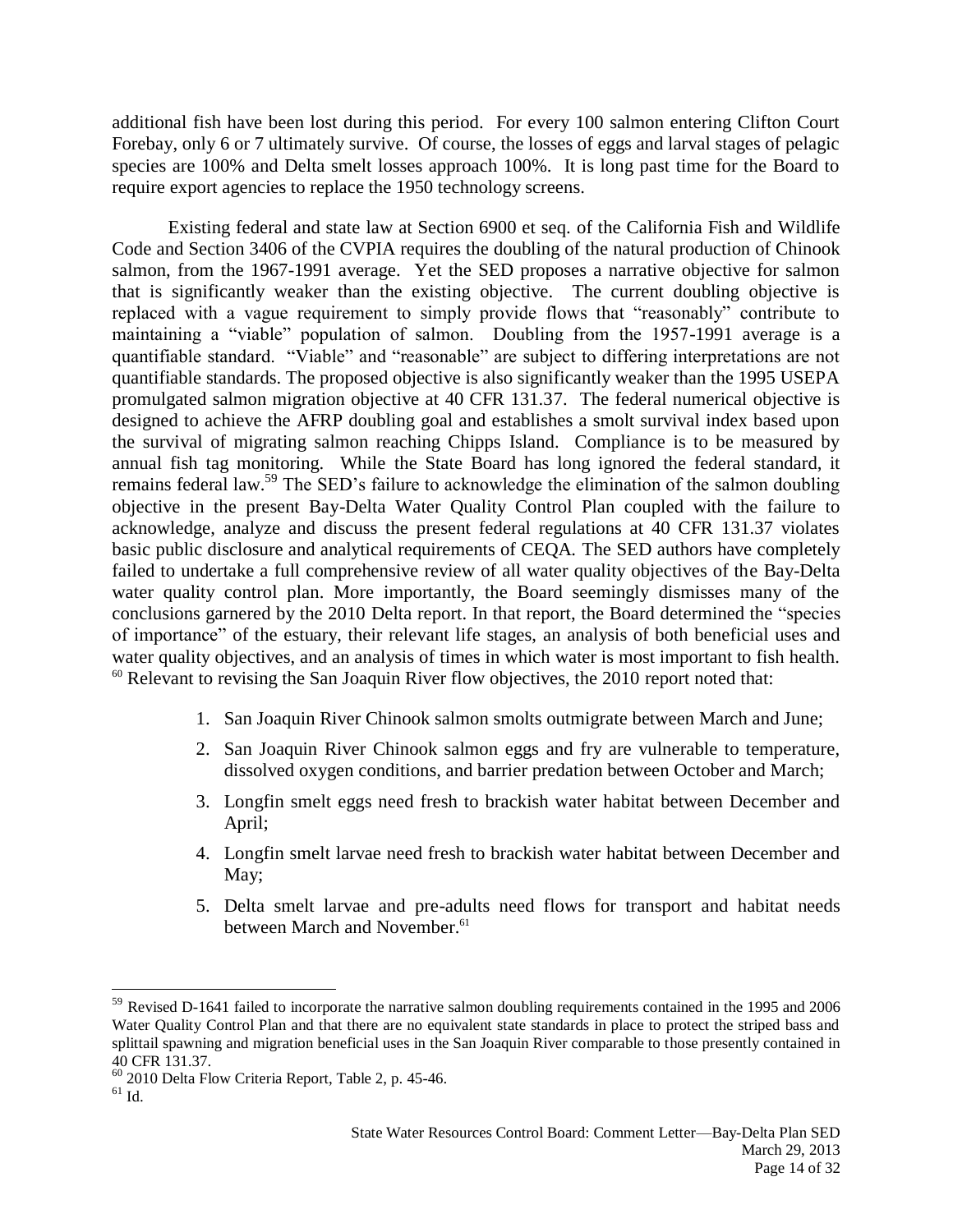In disregarding this information, the SED authors justify flow levels that neither protect fish and wildlife beneficial uses in the river nor in the Delta. Instead, the SED authors propose San Joaquin River flow objectives at a percentage of unimpaired flow that maintains or closely approximates the status quo of actual flows in the river. The Board provides no analysis to demonstrate that the Board has balanced the public trust and beneficial uses to arrive at its flow proposal, the Board does little more than advance a flow objective that more easily facilitates water transfers to state and federal water projects to the South.

Appendix K of the SED defines compliance in such a way that flows can be as low as 25% and no more than 45% of February through June unimpaired. A median 35 % of unimpaired flow in February through June will not provide flow magnitudes for productive juvenile rearing habitat or protective emigration habitat in the tributaries, in the San Joaquin, and in the Delta.<sup>62</sup> It will not provide sufficient base flow, flow peaks, or variability to create the benefits that that emulating the natural hydrograph is designed to create. The use of a 14-day running average will further reduce the benefits of a percent-of unimpaired methodology. The flow caps for percentof-unimpaired diminish the benefits yet again, almost totally limiting floodplain inundation to flood releases. Appendix K of the SED does not define how flow magnitudes and durations will be determined within the effective 25% to 45% water budget, and relies on the creation of an "Implementation Workgroup" and a "Coordinated Operations Group" to determine how those factors will be analyzed and implemented. As described in the SED, adaptive management will be accomplished through the creation of a Coordinated Operations Group (COG) comprised of the Department of Fish and Game, National Marine Fisheries Service and U.S. Fish and Wildlife Service plus representatives of water users on the affected rivers and other representatives deemed appropriate by the State Board's Executive Director. The COG will develop a proposed adaptive management plan for approval by the Executive Director or, depending upon subsequently developed information, the COG may dispense with the unimpaired flow percentage method and, instead, use other management approaches as long as the total quantity of water provided over the entire February through June period is between 25% and 45% of unimpaired flow.

One of the myriad of problems with adaptive management practices are that they are especially vulnerable to funding and political pressure. The SED's failure to identify the specific components and measures of the adaptive management process deprives the public of necessary information upon which to base an opinion of the sufficiency or likely success of implementation and violates the most basic public disclosure, analytical and mitigation requirements of CEQA. The federal Clean Water Act and state Porter-Cologne Act include a built-in mechanism, the triennial or periodic review, for revising water quality regulatory provisions to respond to new scientific information. Although these provisions enable "adaptive management" generally, the EPA supports the idea of the Board's adoption of more explicit scientific experiments in the

<sup>62</sup> Appendix A, Tom Cannon, *Flow Requirements and other Recommendations to Protect San Joaquin River Fisheries,* pg. 20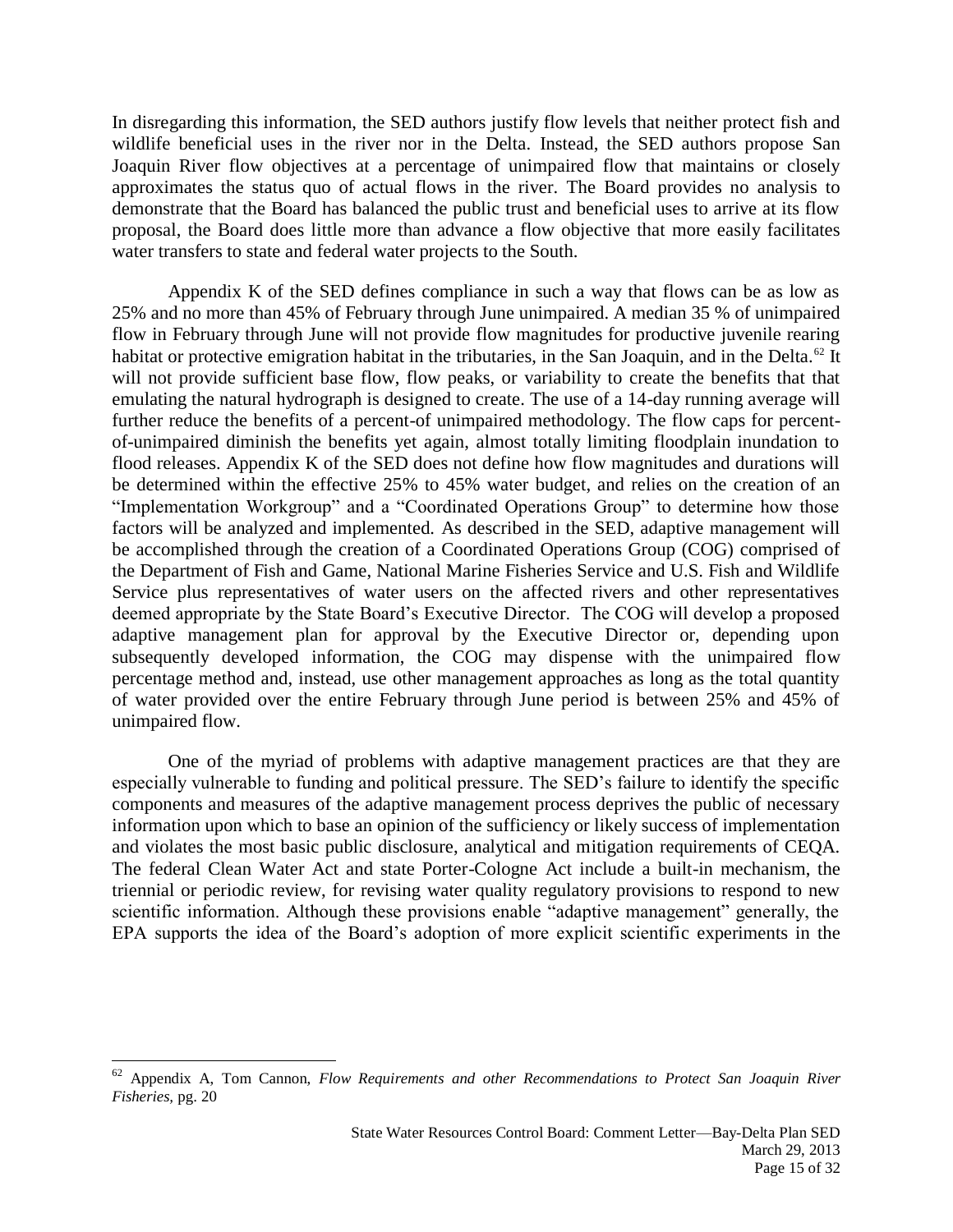regulatory process.<sup>63</sup> These experiments would need to be scientifically constructed and not likely to adversely affect the aquatic resources being targeted for protection.

Unless specific goals, quantitative objectives, performance measures, milestones and consequences are defined, adaptive management will fail to protect or restore San Joaquin River fisheries. Without public scrutiny, accountability or subsequent environmental analysis, the COG will be able to reduce flows and reservoir storage operations to levels which would likely result in significant and unavoidable impacts that are undisclosed and go unanalyzed in the SED. Only by adopting its public trust Delta inflow and outflow determinations as flow objectives in the Bay-Delta Plan for each major tributary, and applying water rights priorities in that order, can the Board clearly define beneficial and reasonable uses and make appropriate water quality objectives in practical and legally compliant terms. The CWA requires that the protections adopted must be for those beneficial uses that are the most sensitive to impairment from whatever cause. The state's water quality control planning obligations must carry out this responsibility.

# **D. THE SED FAILS TO ANALYZE REASONABLE ALTERNATIVES FOR SALINITY OBJECTIVES AND CHOOSES SALINITY OBJECTIVES THAT ARE NOT PROTECTIVE OF AGRICULTURE AND FISH AND WILDLIFE**

Since 1978, the Board's South Delta salinity objectives regulate salinity concentrations at Vernalis on the lower San Joaquin River and at the interior South Delta monitoring stations at Tracy Boulevard Bridge at Old River, Old River near Middle River, and Brandt Bridge on the San Joaquin River (downstream of the head of Old River). These interior South Delta objectives currently range from 0.7 Electrical Conductivity (EC) during the irrigation season (April 1 through August 31) to 1.0 EC from September 1 through March 31. These objectives have gone unchanged for 35 years. In Water Rights Decision D-1641 (2000) the Board recognized that "the total acreage of lands impacted by rising water tables and increasing salinity is approximately 1 million acres," and the major source of salinity in the San Joaquin River to the South Delta was a result of agricultural drainage generated by lands of the western San Joaquin valley which were irrigated with water exported from the Delta. <sup>64</sup> The Board therefore vested the responsibility for meeting the objectives with the Department of Water Resources and the US Bureau of Reclamation.

In 2011, the most comprehensive study of salinity impacts to Delta agriculture was conducted for the Delta Protection Commission's Economic Sustainability Plan (ESP).<sup>65</sup> The ESP econometric model controlled for a variety of physical (e.g., elevation, soil type,

<sup>&</sup>lt;sup>63</sup> December 11, 2012 Environmental Protection Agency, Region IX letter to Thomas Howard, Executive Director of the State Water Resources Control Board, *Re: the Comprehensive Review of the Bay-Delta Water Quality Control Plan*, pg. 3.

<sup>64</sup> State Water Resources Control Board 2000: 82

<sup>65</sup> *Economic Sustainability Plan for the Sacramento-San Joaquin Delta,* chapter 7, Agriculture. The choice of irrigation technologies in California. *American Journal of Agricultural Economics* 67: 224-34; Wu, J. and B. A. Babcock. 1998. The choice of tillage, rotation, and soil testing practices: Economic and environmental implications. *American Journal of Agricultural Economics* 80: 494-511; Wu, J., R.M. Adams, C.L. Kling, and K. Tanaka. 2004. From micro-level decisions to landscape changes: An assessment of agricultural conservation policies. *American Journal of Agricultural Economics* 86: 26-41.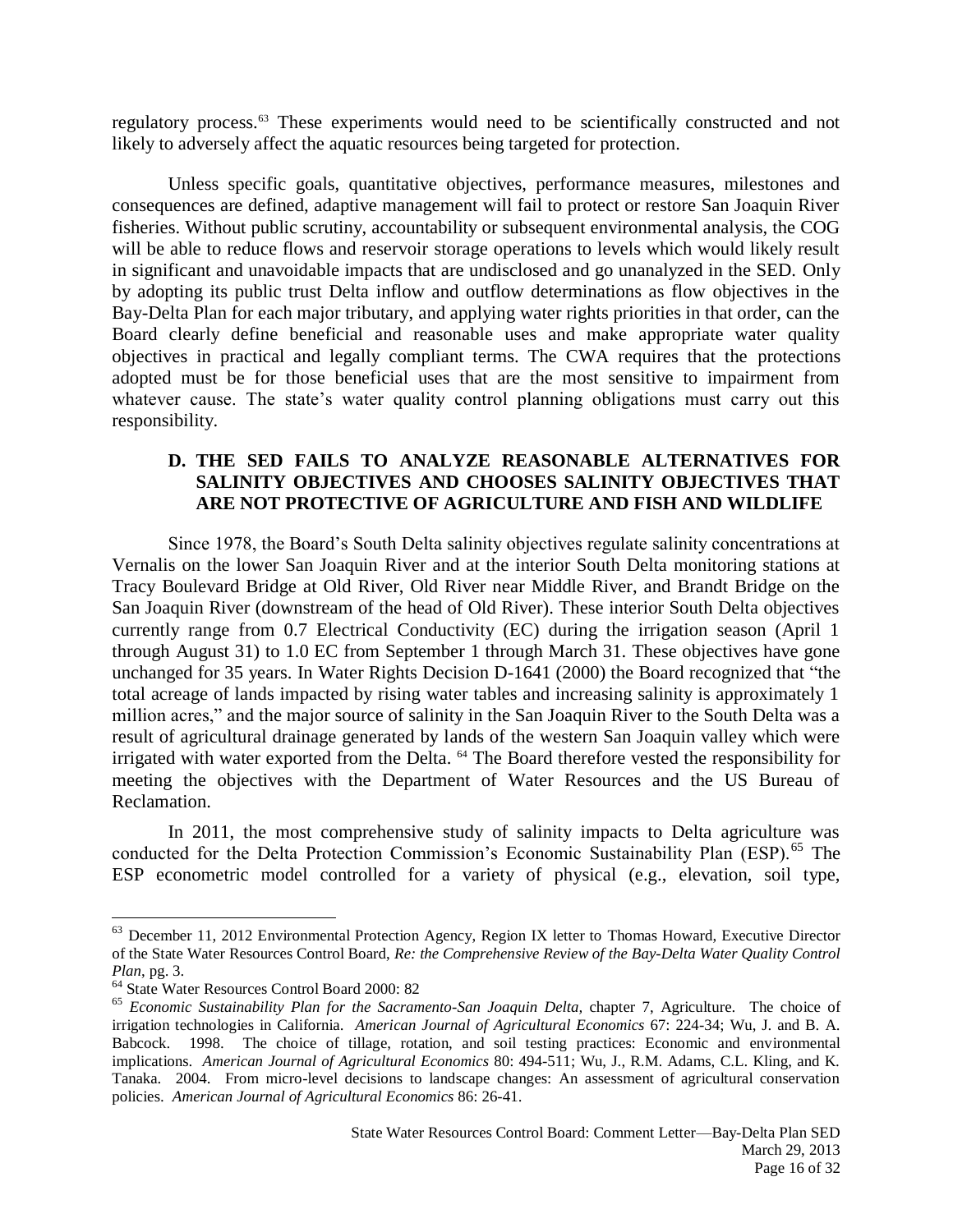temperature, field size, irrigation water salinity) and market variables (e.g., prices) that impact crop choices. The results showed that the salinity of irrigation water had a large and significant effect on planting decisions in the Delta. The ESP model predicts that the degradation in water quality from moving the standard from 0.7 dS/m to 1.0 dS/m could result in agricultural revenue losses of up to \$40 million per year in the South Delta. Not incidental, the loss in revenue from this model is due solely to a shift towards lower-value, more salt-tolerant crops and does not include any loss from lower yields.<sup>66</sup> An independent panel of experts for the Delta Science Program reviewed the ESP and praised the agricultural economics work in the ESP as, "well drafted and used appropriate techniques." Regarding the model for measuring salinity impacts, the reviews commented, "We commend the authors for using this approach," and that it was "state of the art."<sup>67</sup> Finally, the California Department of Water Resources chose the ESP model of salinity impacts on Delta agriculture for their analyses of the Bay Delta Conservation Plan.<sup>68</sup> The DWR's adoption of the ESP model shows that DWR recognizes that the ESP model represents the best available science on salinity impacts on Delta agriculture.

Despite the existence of such a thorough and recent study of salinity impacts to Delta agriculture, the SED authors failed to mention it in their analysis of Delta salinity objectives. Further, the SED authors propose objectives that degrade current salinity objectives in the South Delta. The SED analyzes three alternatives for salinity standards: (1) a no project alternative (in which the Board assumes full compliance with all flow and water quality objectives set forth in the 2006 Bay- Delta Plan as implemented through D-1641 and the National Marine Fisheries Service Biological Opinion on the Stanislaus River), (2) a 1.0 dS/m salinity objective, and (3) a 1.4 dS/m salinity objective. The chosen Board alternative (alternative 2) would relax South Delta salinity objectives during the irrigation season (April 1 through August 31). Such a move is in direct conflict with recent Board decisions, and would have the direct effect of reducing the frequency and magnitude of salinity objective violations by the US Bureau of Reclamation and the California Department of Water Resources. The proposed changes suggest that the southern Delta will be protected even if the salinity standards are relaxed. This conclusion is based entirely upon a report by Dr. Hoffman  $(2010)$ ,<sup>69</sup> in which he overestimates leaching fractions to estimate the potential loss to Delta farmers from changes to salinity. His conclusion is that even if salinity standards were relaxed, salt leaching would adequately protect southern Delta agricultural beneficial uses. Unfortunately, Dr. Hoffman collects no field data on Delta agriculture to test the prediction of his hypothesis. He admits that his conclusions rest heavily on results of 30-year old studies of potted bean varieties that commercial growers no longer use. His analysis entirely disregards the time restraints for such crops as alfalfa (irrigation, field dries out, cutting, mowing, raking, baling, next irrigation) that exacerbate farmers' ability to leach salts from the soil, especially on land in which low permeability soils are involved. Most of the Southern Delta agriculture land is between -5 and +10 feet compared to sea level, making the shallow ground water table inextricably linked to the rising and falling tides. Further, this

<sup>66</sup> Appendix B, ECONorthwest, *Critique of Substitute Environmental Document,* pg. 17

<sup>67</sup> Adams, R., J. Chermak, R. Gilbert, T. Harris, and W. Marcuson III. *Independent Panel Review of the Economic Sustainability Plan for the Sacramento-San Joaquin Delta,* December 2, 2011.

<sup>&</sup>lt;sup>68</sup> See page 3 of the scope of work posted at

http://baydeltaconservationplan.com/Libraries/Dynamic\_Document\_Library/ICF11\_Amend1\_finalCombined.sflb.as hx

<sup>69</sup> Hoffman, G. 2010. *Salt Tolerance of Crops in the Southern Sacramento-San Joaquin Delta, Final Report.* Prepared for the California EPA and the State Water Resources Control Board.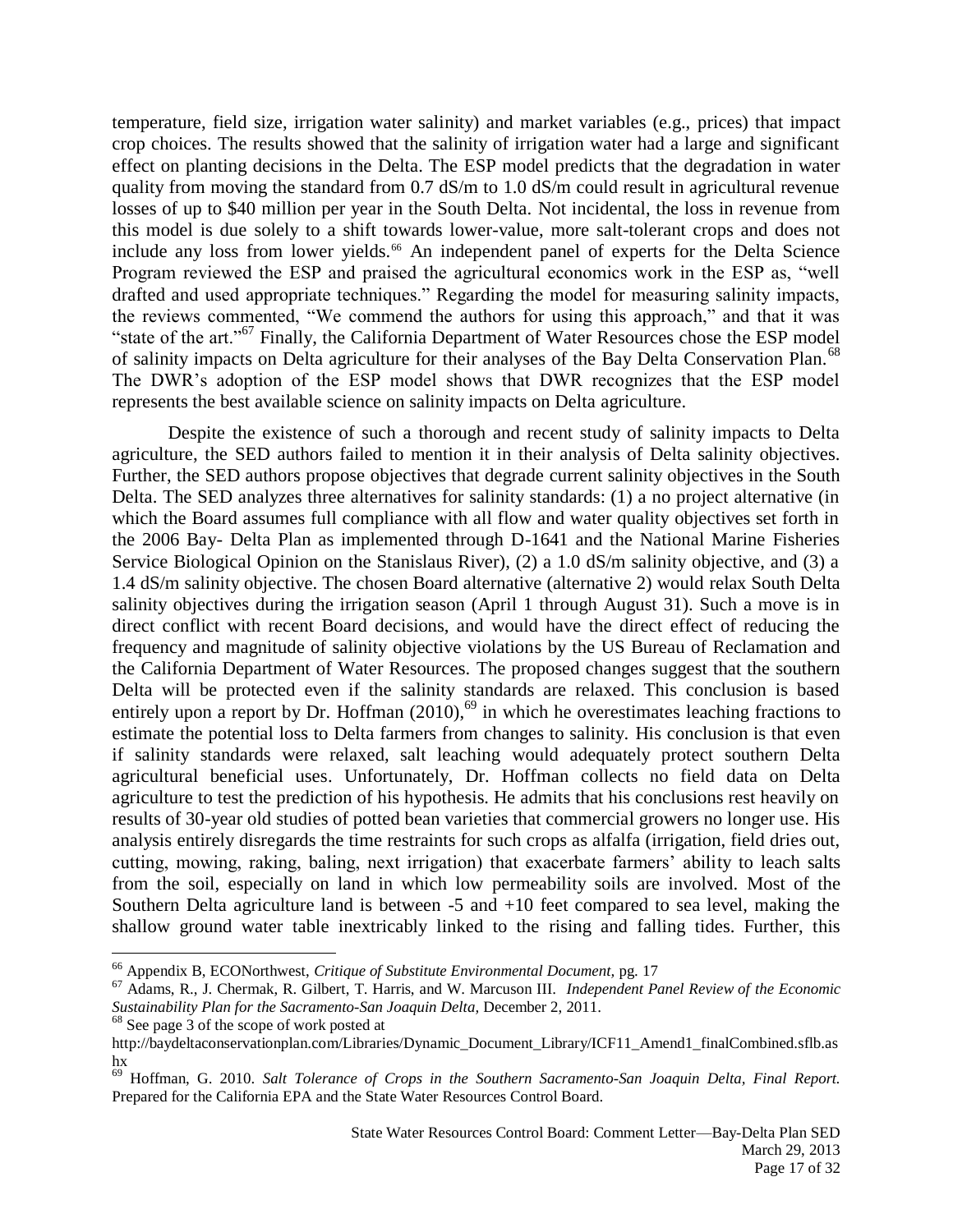shallow ground water contains the accumulation of more than fifty years of salt deposits borne out of the Central Valley Project. Thus, when tides rise and fall, salty ground water rises and falls with it, entering crop root zones. Practically, this means that any salts that are able to leach from the soil do not go anywhere. The SED authors assume that agricultural producers would not replace reduced surface flows by increasing groundwater applications, ignoring how agricultural producers operate.<sup>70</sup> As a result, the SED authors overestimate the negative effects of the flow alternatives on agricultural producers.<sup>71</sup> It is baffling that the SED authors support a degradation of water quality standards based on the untested hypothesis of Dr. Hoffman while ignoring compelling evidence, presented in this critique and elsewhere, that his hypothesis should be rejected.<sup>72</sup>

Adding to the problems with the salinity objective analysis, the SED fails to adequately disclose or analyze the effects of salt loading on the west side of the San Joaquin valley and how salt run-off from those areas contributes to the degradation of water quality in the Delta. In 1981 the White House Council on Environmental Quality found that some 400,000 acres of land in the San Joaquin Valley were poorly drained, and that crop yields had declined 10 percent since 1970. The Council stated that with no action the amount of poorly drained land would increase to about 700,000 acres by 2000. The Council reported too that "over the next 100 years" (or by about 2080) "about 1 million acres of agricultural land in the San Joaquin will undergo desertification" if groundwater salinization is not addressed.<sup>73</sup> The San Joaquin Valley Drainage Monitoring Program reported to the Department of Water Resources for 2005 that there are about 1.324 million acres of land with present and potential drainage problems. Over 30 percent of these lands (or 403,000 acres) have groundwater levels between 0 to 5 feet, while another 65 percent (or 857,000 acres) have water tables between 5 and 15 feet below the surface. All of these lands can be considered to have present and potential drainage problems.<sup>74</sup> Not only are the lands of the western San Joaquin Valley drainage impaired, but the water which is applied to them for irrigation comes largely from the Delta Mendota Canal, which has a relatively high salt content. This "recirculation" of salty water further concentrates salts in the soils and return flows:

Such recirculation can have a large effect on salt fluxes [i.e., movement] because rather than completely leaving the system, such re-circulated salts continued to contribute to any impairments and costs associated with elevated salinity in supply water. (California Regional Water Quality Control Board 2006: 36)

Echoing the State Water Resources Control Board's finding regarding salts in the Delta, salts in the Delta Mendota Canal are found by the Central Valley Regional Board to be the primary source of salt circulating in the San Joaquin River Basin. While the Canal supplies most of the surface irrigation water to this part of the Basin, the Board states that "the quality of this supply may be impaired by the recirculation of salts from the San Joaquin River to the [Canal's] Delta pumping plant." (California Regional Regional Water Quality Board 2006: 41) In addition

<sup>70</sup> Appendix B, ECONorthwest, *Critique of Substitute Environmental Document,* pg. pg. 9-11

<sup>71</sup> Appendix B, ECONorthwest, *Critique of Substitute Environmental Document,* pg. i

 $72$  For a more detailed analysis of the problems with Dr. Hoffman's report, see generally Appendix B,

ECONorthwest, *Critique of Substitute Environmental Document,* pg. 18-20

<sup>73</sup> Sheridan (1981), pgs. 42-43

<sup>74</sup> California Department of Water Resources, 2010: Table 1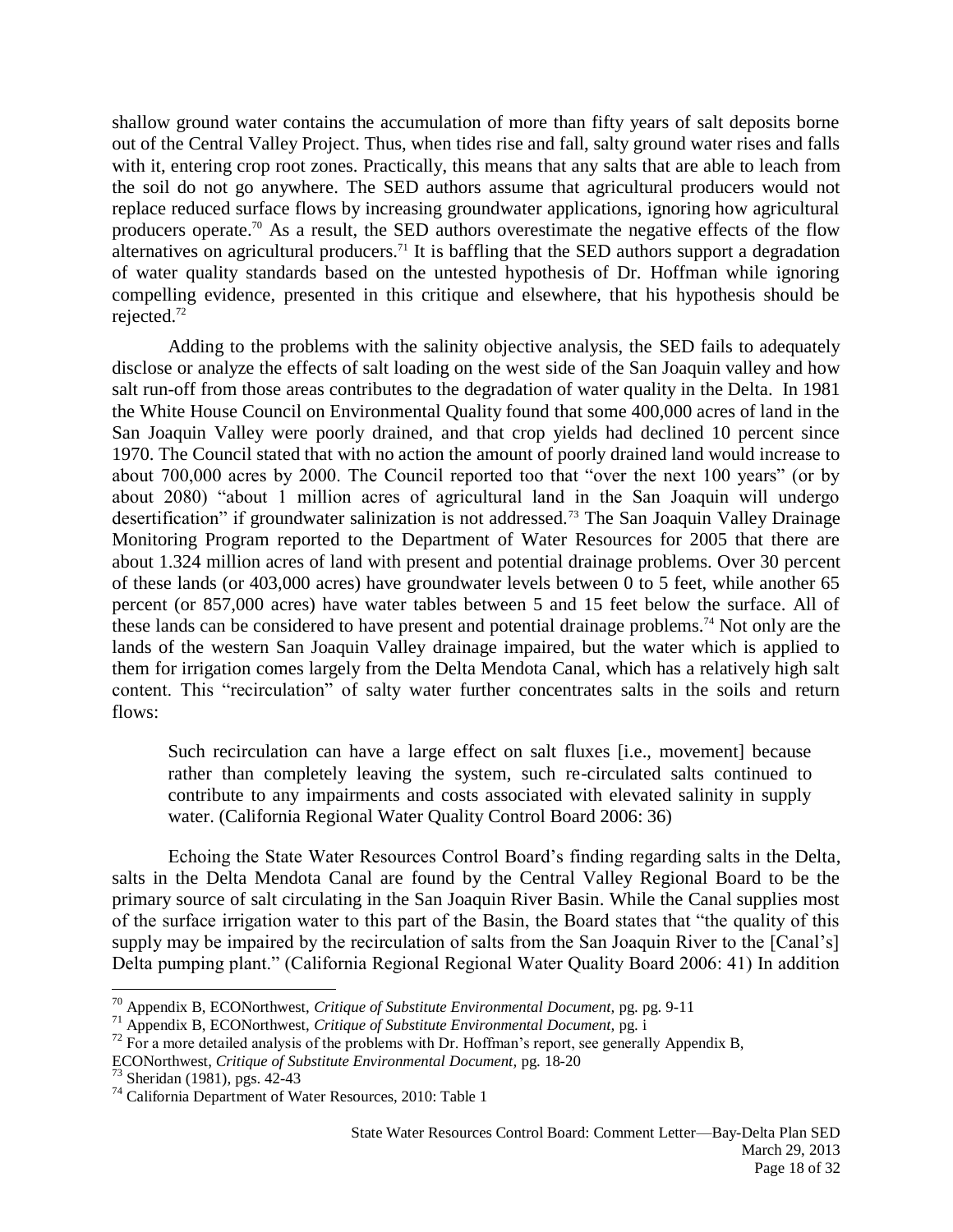to 1 million tons per year of salt recirculating through the San Joaquin River and the Delta Mendota Canal, the Board estimates that application of salts from soil amendments and groundwater pumping for irrigation in the River Basin adds an additional 500,000 tons of salt per year to the River. This radically changed flow pattern from unimpaired to observed flow in the San Joaquin River Basin changes the Basin's handling of salt circulation as well. According to the California Department of Water Resources, agricultural use of both surface and groundwater sources is the largest source by which salt is mobilized. Adding together groundwater, and surface and subsurface return flows, these sources account for 71 percent of the salt load in the San Joaquin River as measured at Vernalis.

Further, the SED addresses the role of salinity only in the context of the suitability of water for irrigation, and does not consider salinity in terms of its effects on aquatic biota.<sup>75</sup> This omission erases an entire line of analysis that was an important component of earlier SWRCB proceedings on Delta flow and water quality. In examining the spawning of striped bass in the San Joaquin River as far back as 1966-1967, the Board has found that:

[n]o significant amount of spawning occurred in areas where the total dissolved solids content of the water was above 180 parts per million…TDS values above that level prevented bass from migrating above Stockton in the San Joaquin River…The quality of water in the [Sacramento and San Joaquin) rivers is quite different. In dry years, such as 1966, the flow in the San Joaquin River is greatly reduced and consists largely of irrigation return water having relatively high concentrations of total dissolved solids. In contrast, the Sacramento River is characteristically low in dissolved solids. A dissolved solids gradient is created in the study area by the mixture of water from the two rivers as they are drawn across the central Delta by the U.S. Bureau of Reclamation pumping plant at Tracy, California. The net effect is that water in the San Joaquin River from the study area to its junction with the Sacramento River about 25 miles downstream is primarily Sacramento River water. It is fresher than either the water farther downstream, which is mixed with ocean water, or the San Joaquin River water upstream. Thus, striped bass moving upstream and having made the normal adjustment to fresh water must readjust to more saline water if they continue upstream.<sup>76</sup>

There are a number of fish species in the South Delta and San Joaquin River that, potentially, are adversely affected by salinity: for example, striped bass and splittail. In 1995, the USEPA promulgated standards for a April/May EC objective of 0.44 micro-mhos at Vernalis to protect spawning striped bass and splittail. The USEPA, unlike the current SED, conducted a benefit/cost analysis of the regulatory impacts of the new standards. This economic assessment examined and compared the impacts to agriculture, urban and the regional economy with the

<sup>75</sup> Appendix A, Tom Cannon, *Flow Requirements and other Recommendations to Protect San Joaquin River Fisheries,* pg. 20

<sup>76</sup> Appendix A, Tom Cannon, *Flow Requirements and other Recommendations to Protect San Joaquin River Fisheries,* pg. 13, citing Farley (1966) and Radtke and Turner (1967)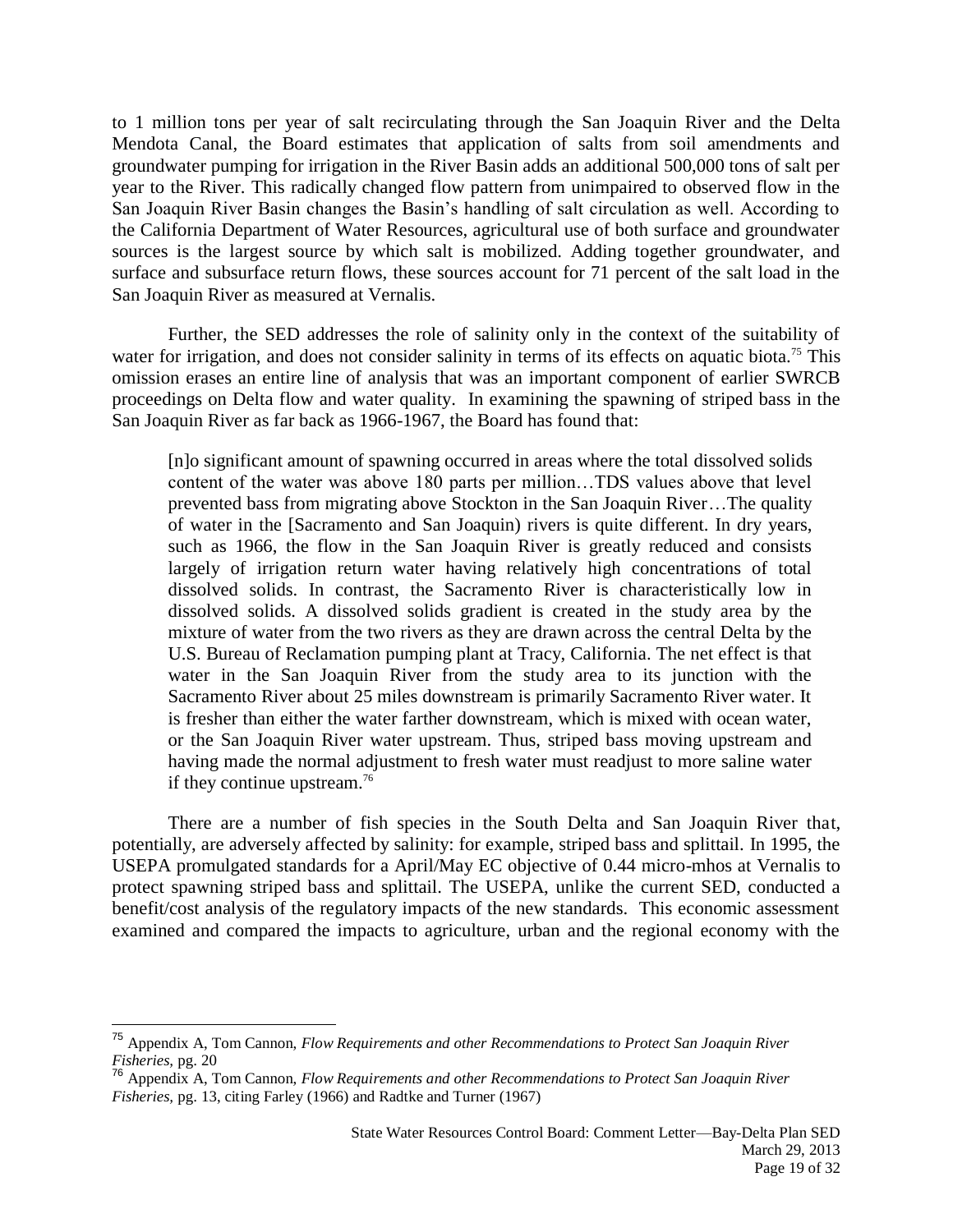benefits to the recreational and commercial fisheries and a health ecosystem.  $\frac{7}{7}$  However, the SED inexplicably ignores the 1995 federally promulgated salinity standards for striped bass and splittail spawning and migration. <sup>78</sup> These standards established a salinity standard of 0.44 micromhos between 1 April and 31 May for Vernalis, Mossdale, Brandt Bridge to Jersey Point when the San Joaquin River index is greater than 2.5 MAF. The SED further fails to adequately acknowledge the importance of protecting salmon fry emergence and migration. Fry migration peaks in January/February/March while smolt migration peaks in April/May and continues into June. While fry are wild, they cannot be tagged or screened. Their demise is one of the most important causes of the collapse of the fishery. Therefore, the percentage of unimpaired flow provided should extend from January to May.

The SED also fails to analyze effects as they relate to freshwater invertebrates, especially their eggs and at sensitive life stages. Zooplankton is a critical source of food to numerous fish species, with different zooplankton species inhabit freshwater, low salinity zones, and/or high salinity zones. In recent years, Native Copepod and Mysid species have plummeted, as well as the entire phytoplankton community. Yet there is no acknowledgement, analysis or discussion in the SED of the potential salinity impacts to the food chain web. With respect to native plant species, the SED identifies listed plants but contains no analysis of the impacts to riparian and channel vegetation in the South Delta or San Joaquin River. Historically, the Southern and Eastern Delta was dominated by freshwater conditions and once supported myriad native freshwater species. A few of these species include common tules (Scirpus acutus, S. californicus), cattails (Typha spp.), common reed (Phragmites communis), swamp knotweed (Polygonum coccineum), marsh bindweed (Calystegia sepium), bur-reed (Sparganium eurycarpum), cinquefoil (Potentilla anserina), twinberry (Lonicera involucrata), dogwood (Cornus stolonifera), buttonwillow (Cephalanthus occidentale), and willows (Salix lasiolepis, S. lucida). This wetland community was once very common and replicas of these communities still can be found on the channel islands and along the waterside of levees. Others grow in the water itself. Several species of native plants, such as the twinberry plant (Lonicera involucrate), are extremely sensitive to salt. Omitting discussion and analysis of salinity standards to protect estuarine habitat for fish and wildlife is an error. In the preamble to its Final Rule for *Water Quality Standards for Surface Waters of the Sacramento and San Joaquin Rivers, and San Francisco Bay and Delta* (1995), the Environmental Protection Agency disapproved of "the absence of salinity standards to protect the Estuarine Habitat and other fish and wildlife uses in the Suisun, San Pablo, and San Francisco Bays and Suisun Marsh, [as well as] the absence of scientifically supportable salinity standards (measured by electrical conductivity) to protect the Fish Spawning uses of the lower San Joaquin River  $\ldots$ <sup>79</sup> Although they have gone entirely enforced, the 1995 EPA salinity standards for fish and wildlife have not been rescinded, and it is

<sup>77</sup> United States Environmental Protection Agency, Water Management Division (1993), *Regulatory Impact Assessment of the Proposed Water Quality Standards for the San Francisco Bay/Delta and Critical Habitat Requirements for the Delta Smelt.*

<sup>78</sup> 40 CFR 131.37

<sup>79</sup> Appendix A, Tom Cannon, *Flow Requirements and other Recommendations to Protect San Joaquin River Fisheries,* pg. 14, citing EPA's Water Quality Standards regulations at 40 CFR part 131.37; see *Federal Register*, January 24, 1995, p. 4666.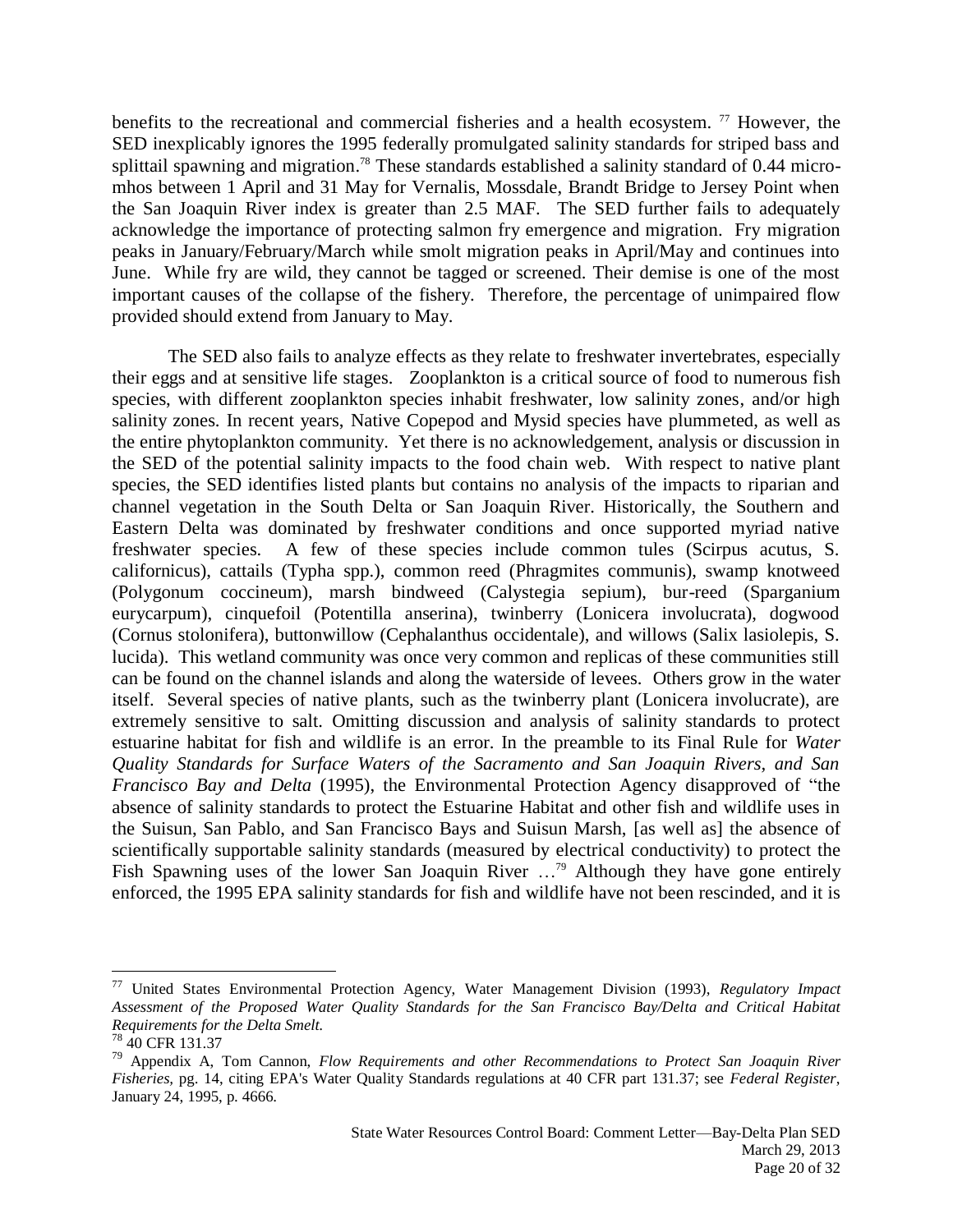clear that lowering total dissolved solids and salinity in the lower San Joaquin River will more frequently meet the fish spawning objectives adopted by the EPA. <sup>80</sup>

# **E. THE SED FAILS TO CONTAIN A REQUIRED ANTIDEGRADATION ANALYSIS**

The SED's three-page chapter titled *Antidegradation Analysis* briefly describes and references the state and federal antidegradation policies. It states that "[u]nder its dual legal authority, the State Water Board allocates rights to the use of surface water and, together with the nine regional water quality control boards (Regional Water Boards), takes actions to ensure the highest reasonable quality for waters of the state through administration of the Porter-Cologne Act and portions of the CWA."<sup>81</sup> The Federal Antidegradation Policy states that "[t]he antidegradation policy and implementation methods shall, at a minimum, be consistent with the following: (1) Existing instream water uses and the level of water quality necessary to protect the existing uses shall be maintained and protected."  $82$  EPA Region 9's guidance on implementing antidegradation policy states that "[a]ll actions that could lower water quality in Tier II waters require a determination that existing uses will be fully maintained and protected." <sup>83</sup> The SED states that "Under its dual legal authority, the State Water Board allocates rights to the use of surface water and, together with the nine regional water quality control boards (Regional Water Boards), takes actions to ensure the highest reasonable quality for waters of the state through administration of the Porter-Cologne Act and portions of the CWA."84

The CWA requires the full protection of identified beneficial uses. The Federal Antidegradation Policy, as required in 40 CFR 131.12 states, "The antidegradation policy and implementation methods shall, at a minimum, be consistent with the following: (1) Existing instream water uses and the level of water quality necessary to protect the existing uses shall be maintained and protected." EPA Region 9's guidance on implementing antidegradation policy states, "All actions that could lower water quality in Tier II waters require a determination that existing uses will be fully maintained and protected."<sup>85</sup> According to the SED, the Delta and San Joaquin River are Tier II waterbodies, meaning that any revisions to water quality standards for these water bodies must include an antidegradation analysis. Therefore, in order to properly conduct an antidegradation analysis, the Board must first analyze and establish that the proposed standard will remain protective of beneficial uses and then establish that any lower water quality is necessary to accommodate important economic or social development. The SED fails in both regards, as it is entirely devoid of analysis regarding impacts to identified beneficial uses and fails to include a benefit and costs assessment rendering the change necessary to important economic or social development. The antidegradation analysis is so poor that it even fails to

<sup>80</sup> Appendix A, Tom Cannon, *Flow Requirements and other Recommendations to Protect San Joaquin River Fisheries,* pg. 14

<sup>81</sup> SED, Chapter 1, *Introduction,* 1.3, pg. 1-3

<sup>82</sup> 40 CFR 131.12

 $83$  EPA, Region 9, Guidance on Implementing the Antidegradation Provisions of 40 CFR 131.12, page 7.

<sup>84</sup> SED, Chapter 1, *Introduction,* 1.3, pg. 1-3

<sup>&</sup>lt;sup>85</sup> EPA, Region 9, Guidance on Implementing the Antidegradation Provisions of 40 CFR 131.12, page 7.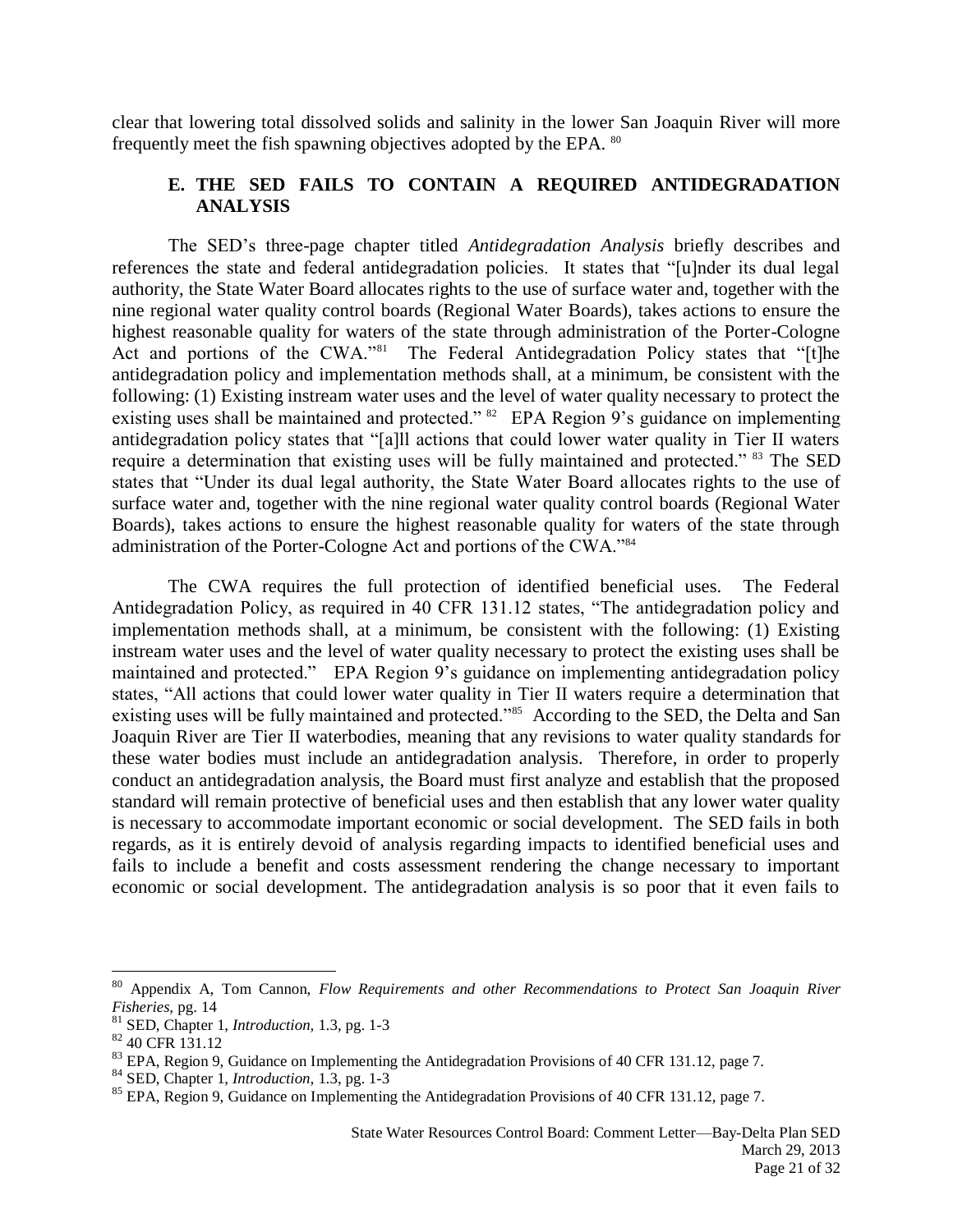describe how antidegradation policies are implemented.<sup>86</sup> While the Board may envision updating its antidegradation policy, the present antidegradation policy is valid and binding on this process, and cannot wait for the implementation phase to be analyzed. An antidegradation analysis cannot be conducted for an unpredictable action. Here, the proposed replacements for present water quality standards are less stringent but implementation is spread over years and largely assigned to an undefined adaptive management process with undeterminable results. Further, an antidegradation analysis requires a balancing of the common good similar to a public trust balancing. The common good cannot be "balanced" against uncertain standards and uncertain requirements leading to unknowable outcomes from a vague and undefined adaptive management process. The absence of a defensible antidegradation analysis prevents the public from understanding the nature of the proposed standards and providing informed comments in the public review process, thereby violating CEQA's fair disclosure requirements.

# **F. THE SED FAILS TO ANALYZE REASONABLE ALTERNATIVES FOR RESERVOIR OPERATIONS THAT WOULD RESPOND TO FLOW OBJECTIVES, AND THUS FAILS TO DISCLOSE POTENTIAL IMPACTS THAT COULD RESULT FROM CHANGES IN STORAGE**

The draft water quality objectives for fish and wildlife beneficial uses as shown in the Substitute Environmental Document's (SED) Appendix K do not specify reservoir operations. However, the modeling analysis in the SED assumes that the operators of the major storage reservoirs, when implementing the proposed instream flows on the San Joaquin tributaries, will allow minimal change on reservoir levels and carryover storage. The modeling analysis thus concludes that changes in reservoir levels and carryover storage will have no significant impacts on the environment, including fish and wildlife beneficial uses. This analysis and resulting finding relating to impacts thus depend on at least one of several unsupported assumptions:

- 1. That the objectives will require the operators to operate to historic conditions;
- 2. That the Board can and will in the future write enforceable conditions to require the operators to operate to historic conditions;
- 3. That in the absence of such explicit enforceable conditions, the operators will in any case operate to historic conditions, even though the San Joaquin Tributaries Authority (SJTA) and Bureau of Reclamation (BOR) have made written and oral statements in this proceeding that operating to historic reservoir levels while implementing new flows would be against the interests of their contractors.

The draft water quality objectives for fish and wildlife beneficial uses assign responsibility for implementation to an Implementation Workgroup and a Coordinated Operations Group. This approach 1) improperly substitutes the unknown future actions of governance structures outside the Board's authority for a definition of the Board's project that allows identification of impacts; 2) does not evaluate reasonably foreseeable impacts to fish, wildlife, water temperatures and hydropower from different reservoir operations; 3) does not allow comparison and evaluation of

<sup>86</sup> State Water Board's *Administrative Procedures Update on antidegradation analysis* (APU-90-004) or the State Water Board's 1987 guidance memorandum implementing federal antidegradation policy by its then Chief Counsel William Attwater.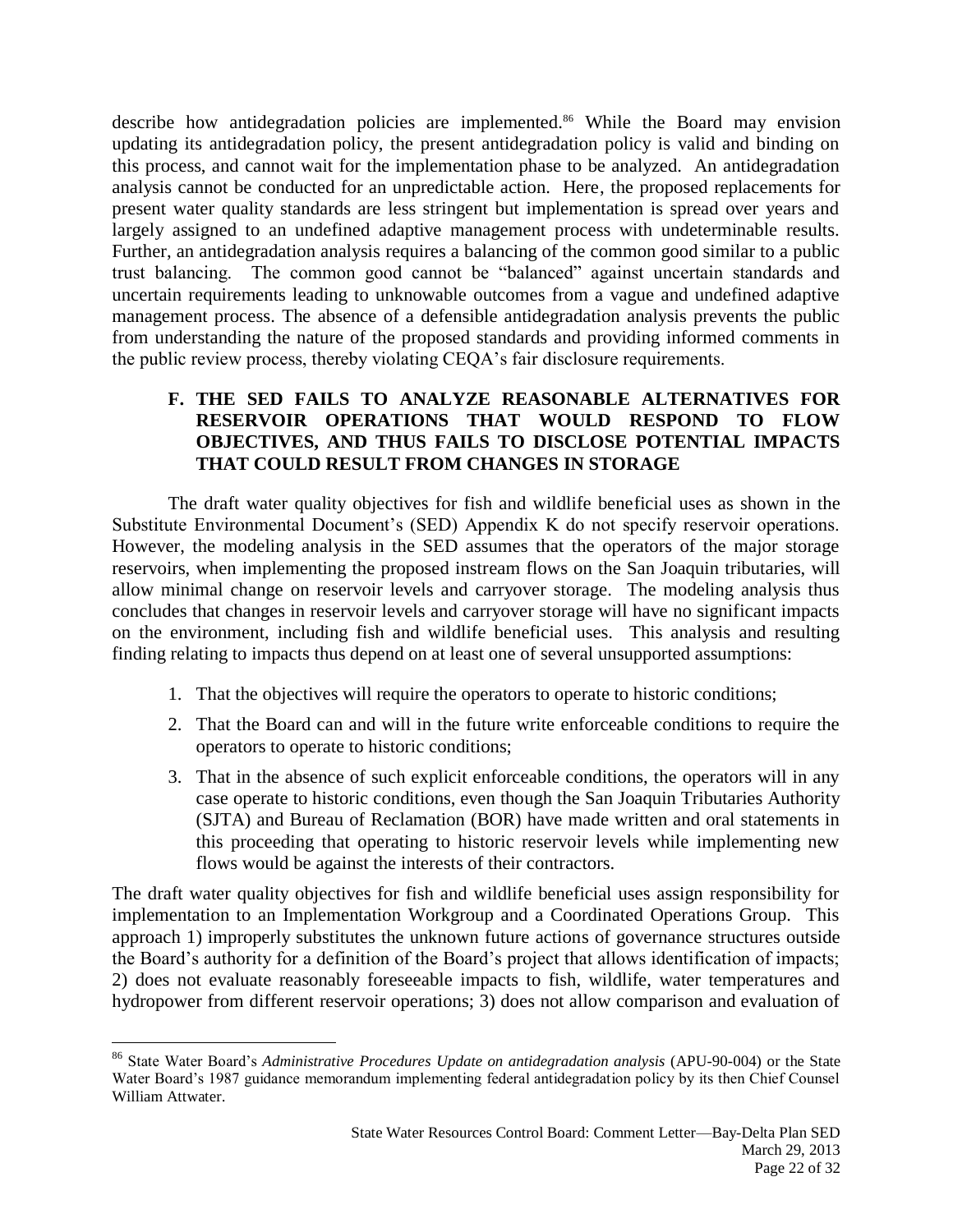the most environmentally protective alternative(s) for reservoir operations to mitigate reasonably foreseeable impacts; and 4) does not allow comparison and evaluation of the costs, benefits and tradeoffs of different reservoir operations to inform reasoned decision making.

The draft water quality objectives set forth in Appendix K of the SED do not set rules for storage in each of the main storage reservoirs on the major San Joaquin tributaries (New Melones on the Stanislaus, New Don Pedro on the Tuolumne, New Exchequer/Lake McClure on the Merced). However, the Water Supply Effects (WSE) model that Board staff used to analyze the effects of different alternatives contains a modeling assumption that assumes that end-of-September storage and end-of-January storage will be very close to historic storage levels. The rule curves for reservoir operations are set forth in Appendix F1, in figures F.1-1 (Stanislaus), F.1-2 (Tuolumne), and F.1-3 (Merced), on pages F.1-21, F.1-22, and F.1-23 respectively. In each respective figure, graph (d) shows the rule curves. Staff provides a narrative description of the application of the rule curves on pages F.1-19 and F.1-20. There are three interrelated major variables in the operation of each major storage reservoir: instream flow releases, diversions, and storage. Each variable affects water available for the others. Staff's modeling assumes different levels of instream flow for various alternatives. The rule curves for each reservoir show the allowed amount of diversion for each tributary for each year as a function of end-of-January storage in the respective storage reservoir. The allowed diversion amounts were calculated based on a regression; the data points from which these regressions were derived are also shown as part of graph (d) of Figures F.1-1, F.1-2 and F.1-3 (below).





State Water Resources Control Board: Comment Letter—Bay-Delta Plan SED March 29, 2013 Page 23 of 32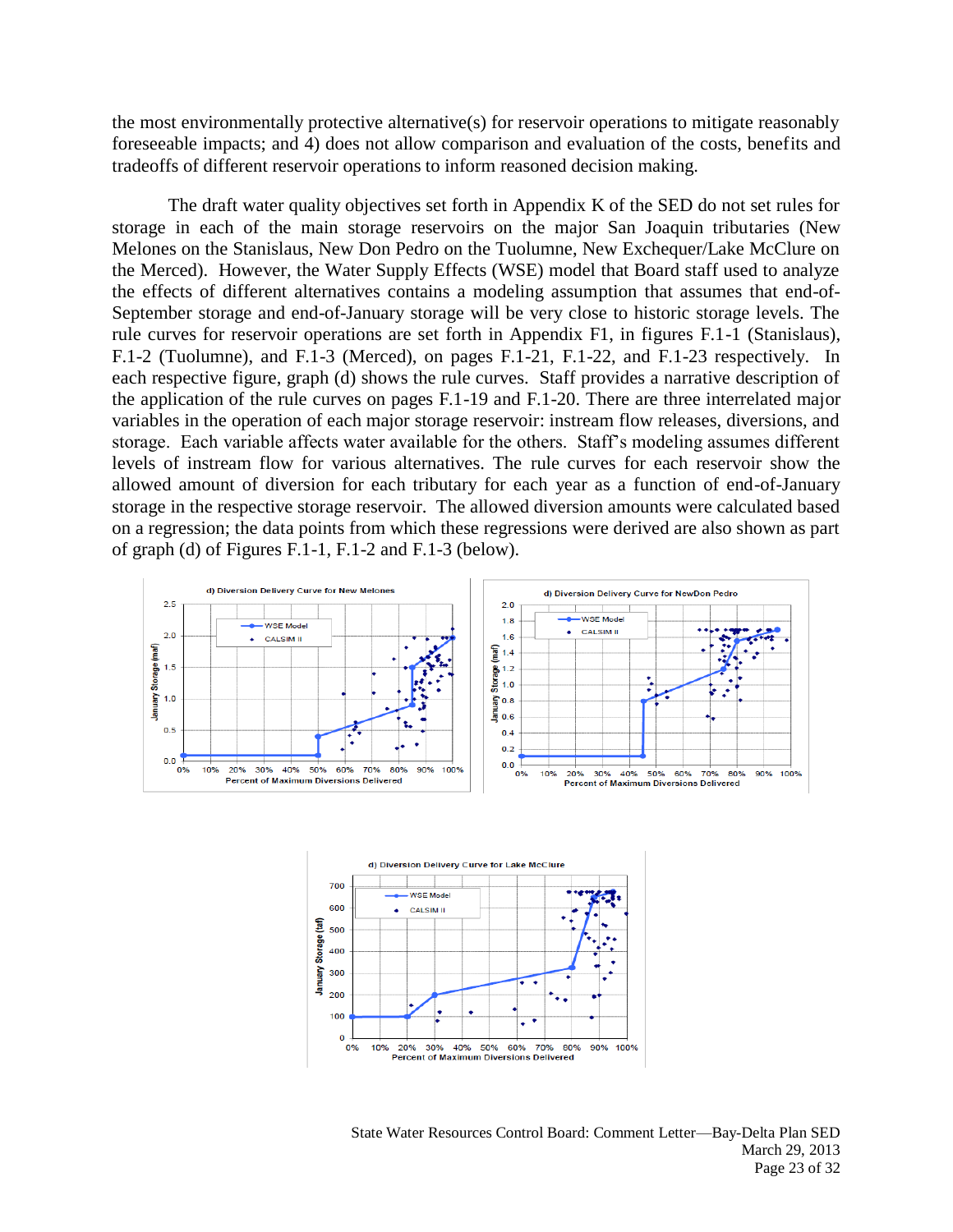Making end-of-January storage define levels of diversion for the subsequent irrigation season contains some simplifying assumptions. The largest and most significant assumption is that precipitation after February 1 of any given year will not be allowed to make up for low storage on January 31. Thus, for instance, in 1982, a year of copious precipitation, the WSE allows diversion levels from the Tuolumne River of less than 80% of maximum because the elevation of New Don Pedro Reservoir on January 31 was less than 1.5 million acre-feet (MAF). This is in spite of the fact that large flood releases from into the Tuolumne downstream of La Grange were made well into July.

One net effect of the simplification of pegging allowed diversions to end-of-January storage is to push the consequences of each water year into the next year. Allowed diversions are based in significant part on precipitation from the previous year. The benefit of a high volume water year is captured in high reservoir carryover storage, which in turn tends to allow high diversion volumes the following year even if precipitation in this second year is low. Another important effect is that it is impossible to analyze the effects of differing flow requirements on a year-to-year basis. Indeed, the SED compares the effects of various flow alternatives on diversions over the entire 80+ year period of record, not by comparing diversions in any given year with the baseline diversions in that year.

The SED's approach to carryover storage appears to stem from the real concern that the SJTA irrigation districts will make up for increased instream flows by making up for as much as they can from storage, and by reducing diversions as little as possible. As the SJTA stated on April 30, 2012, in an unsolicited comment letter from Valerie Kincaid to the Board:

The implementation of the rule curves would reduce water delivery by pushing water into storage. The effect of pushing water into storage instead of allowing water to be delivered masks the impacts of the proposed regulation to the extent the impacts are measured by reservoir storage. A more realistic depiction of operations would result in impacts in water storage at the reservoirs, in addition to impacts to water delivery. Staff's rule curves result in little to no impact to storage. A completely different outcome would occur if the rule curves recognized that reservoirs will be operated to maximize water deliveries.<sup>87</sup>

The rule curves developed to model the alternatives analyzed in the SED are not explicit as part of the draft water quality objectives to protect fish and wildlife beneficial uses as shown in the SED's Appendix K. So the rule is set on a back door basis as a modeling artifact.

Thus, rather than defining a project, its impacts, and potential mitigations for these impacts in accordance with CEQA, the SED analysis defines the desired result of an impacts analysis while transferring implementation requirements to another entity to meet the desired result. Rather than use the SED to support the project, the SED makes a key finding while requiring undefined future actions to define a project whose very goal is to support this key finding. To compound the problem, the objectives not only do not examine reservoir operational scenarios, they push operations to an "Implementation Workgroup." However, the validity of the SED analysis, which finds no significant impact to fisheries, water temperature, cold water

<sup>&</sup>lt;sup>87</sup> Letter from Valerie Kincaid to SWRCB, April 30, 2012, p. 4.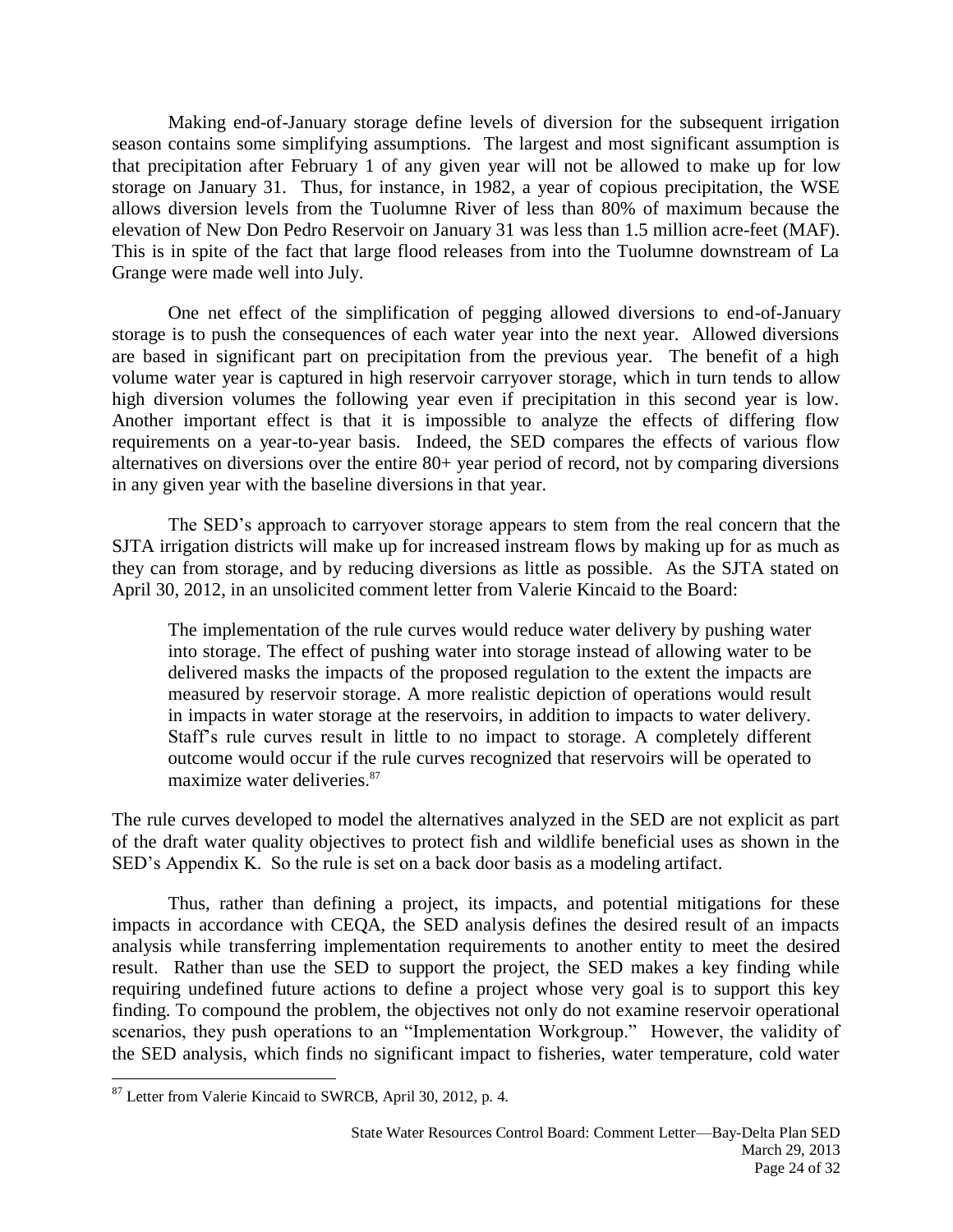availability, and hydropower, relies on the fact that Implementation Workgroup will not modify the rule curve to allow significant effects from changes in storage operations. If the Workgroup were to reduce the carryover storage requirements of these rule curves, several of the SED's findings of no significant impacts would not stand. This approach is doubly flawed: first, it assigns vital decisions to a group external to the Board without guidelines; and second, it bases a finding of no significance on a modeling artifact that the tributary operators in the workgroup are certain to reject.

The SJTA and BOR, in oral presentations to the Board on March 21, 2013, described to the Board many impacts to fisheries, water temperature and hydropower that they argue would occur as a result of Staff's preferred alternative. The vast majority of these impacts stem from changes to reservoir levels. The SJTA and BOR simply cast aside the rule curves for the WSE model, including notably the end-of-September storage target. They modeled the impacts of the preferred alternative according to how they think they might operate if required to release 35% of February - June impaired flow. Though backed by more in-depth analysis of operations, the SJTA and BOR statements of impacts of scenarios also contain within them embedded *choices* of how to manage the variables of storage and diversions. Till now, the rules that SJTA and BOR adopted for their analyses are unknown; all that is known, as stated above, is that they would increase storage withdrawals. It is also unknown how SJTA and BOR might operate under requirements to release different percentages of February – June unimpaired. The SED should have examined a series of potential reservoir operations scenarios and evaluated different impacts to storage as alternatives, by modeling those scenarios with clear modeling assumptions and rules. Then the SED should have analyzed the impacts of those different operational scenarios, including, incrementally, the effects to fisheries, water temperature, cold water availability, hydropower, and other potential categories that may be affected. The SED should have analyzed each of the storage operation scenarios, in turn, with each of the flow alternatives. Such analysis is vital to fulfill the role of the SED in helping decision makers balance impacts and benefits.

The SED should have analyzed the reservoir rule curves as currently modeled in the SED as one *alternative* for reservoir operations (this could have been called the "minimum impact to storage alternative"). The Board should have developed in the draft narrative objectives a narrative standard that described the rule curves, both to describe the alternative and to show that it is feasible. The SED should have analyzed the reservoir operations as generally proposed by the SJTA and the BOR in oral presentations on March 21, 2013 should also be modeled as alternatives (this could be called "the minimum impact to diversions alternative"). It is reasonably foreseeable that, unless explicitly constrained, reservoir operators will draw water out of storage to meet water deliveries of their customers and contractors as much as possible. The SED should have analyzed the impacts of such operation and iteratively used modeling tools to develop intermediate or possibly completely different alternatives for reservoir operations. Staff should have evaluated key metrics to define alternatives. For instance, the presenter from BOR on March 21, 2013 described how reservoir levels that BOR projected under its own proposed operational response to the preferred flow alternative would threaten the 15% reserve margin for power reliability required by the North American Electricity Reliability Corporation and the Western Electricity Coordinating Council. Staff might have considered a potential violation of the reserve margin as metric in developing reservoir operations scenarios.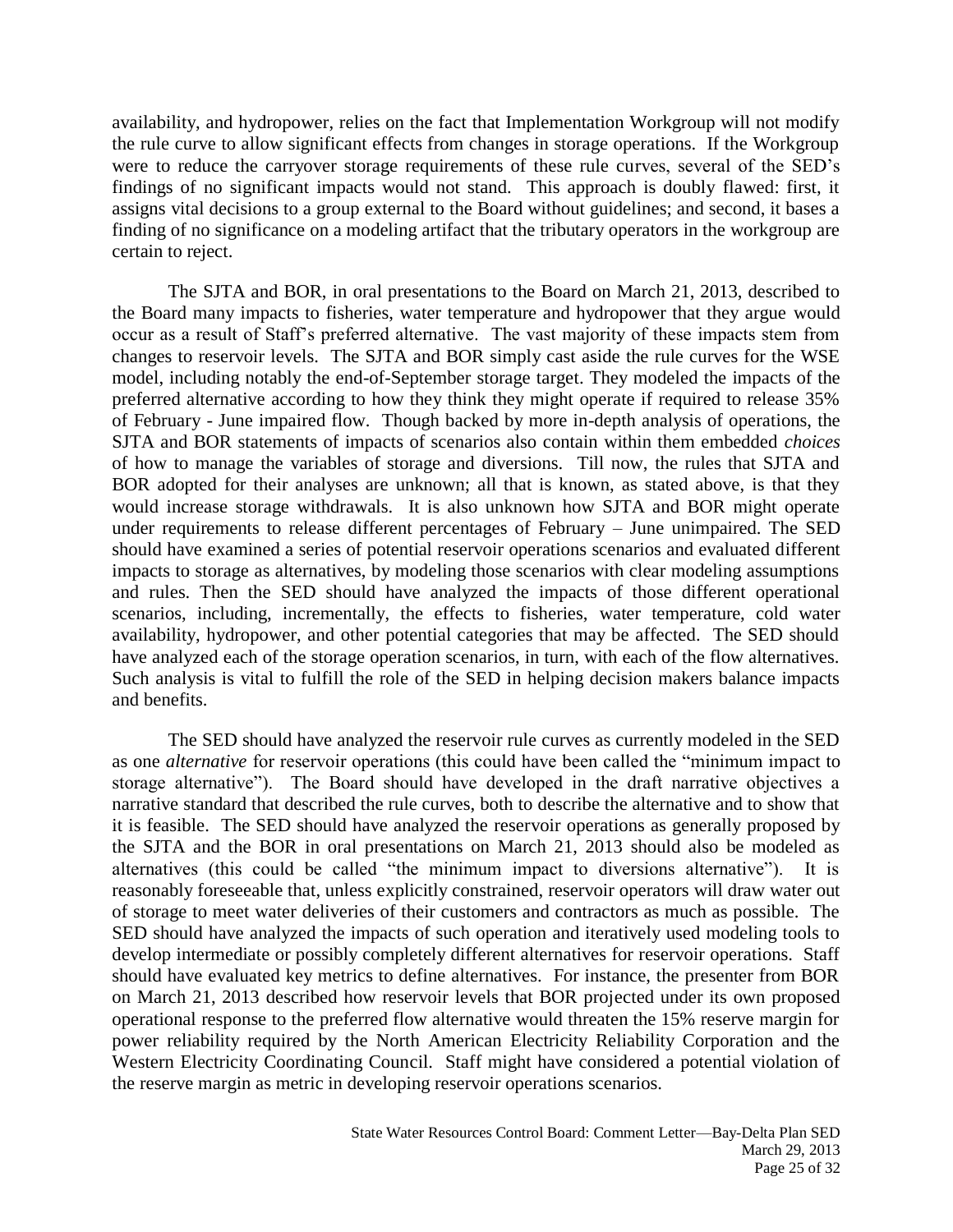In summary, the SED should have developed a suite of alternatives for reservoir operations and analyzed the impacts of flow alternatives under these different reservoir operation scenarios using clearly defined quantifiable and enforceable rules. By failing to conduct this analysis, the SED has allowed the SJTA and BOR to present competing versions of operations, and to argue that their modeling is more credible than Staff's. These dueling models and dueling impacts analyses defeat the purpose of environmental review: to support clear and reasoned decision making.

### **G. THE SED FAILS TO CONDUCT A PROFESSIONAL ECONOMIC ANALYSIS**

Economics is the study of how societies use scarce resources to produce valuable goods and services and distribute them among different individuals.<sup>88</sup> The scarce resource the Board must allocate among competing demands is the San Joaquin River and, more specifically, the quantity and quality of its waters.<sup>89</sup> When the *SED Report*'s authors state they have "evaluated a number of different 2006 Bay-Delta-Plan amendment alternatives for State Water Board consideration"<sup>90</sup> and their "economic analysis … will help inform State Water Board's consideration of potential changes … related to LSJR flows and southern Delta water quality objectives,"<sup>91</sup> they appear to have adopted the approach emedded in the definition of economics: "If you were asked to evaluate the desirability of some proposed action, you would probably begin by attempting to identify both the gains and the losses from that action. If the gains exceed the losses, then it seems natural to support the action."<sup>9293</sup> Identifying "the gains and the losses" begins by grouping the gains and losses—the economic effects—into three categories: economic values, economic impacts, and economic equity. $94$  For evaluating "the desirability of some proposed action," "[n]ormative economics considers 'what ought to be'—value judgments, or goals, or public policy" <sup>95</sup> whereas "[p]ositive economics…is the analysis of facts and behavior in an economy, or 'the way things are'." 96

 $\overline{a}$ <sup>88</sup> Appendix B, ECONorthwest, *Critique of Substitute Environmental Document,* pg. 1, citing Samuelson, PA and WD Nordhaus. 2010. *Microeconomics,* 19th ed. New York: McGraw-Hill Irwin, p.4. Dr. Samuelson was a Nobel laureate in economics and Institute Professor at MIT. Dr. Nordhaus is Sterling Professor of economics at Yale University. For similar definitions of economics, see practically any other introductory economics textbook, as well as Pearce's MIT Dictionary of Economics, Pearce, DW, ed. 1992. *The MIT Dictionary of Modern Economics*, 4th ed. Cambridge: The MIT Press, p.121.

<sup>89</sup> Appendix B, ECONorthwest, *Critique of Substitute Environmental Document,* pg. 1

<sup>90</sup> *SED,* p.ES-2

<sup>91</sup> *SED, Evaluation of San Joaquin River Flow and Southern Delta Water Quality Objectives and Implementation*, Chapter 18, p.18-2.

<sup>92</sup> Appendix B, ECONorthwest, *Critique of Substitute Environmental Document,* pg. 2

<sup>&</sup>lt;sup>93</sup> Appendix B, ECONorthwest, *Critique of Substitute Environmental Document*, pg. 2 citing Tietenberg and Lewis,  $p.46.$ 

<sup>94</sup> Appendix B, ECONorthwest, *Critique of Substitute Environmental Document,* pg. 2 citing Appendix C, ECONorthwest. 2013. *Bay-Delta Water: Economics of Choice*.

<sup>95</sup> Appendix B, ECONorthwest, *Critique of Substitute Environmental Document,* pg. 3 citing Samuelson, P.A. and W. Nordhaus. 2005. *Economics,* 18th ed. New York: McGraw-Hill Irwin. p. 746. Dr. Samuelson, Nobel laureate in economics and Institute Professor at MIT, died in 2009. Dr. Nordhaus is Sterling Professor of economics at Yale University.

<sup>96</sup> Appendix B, ECONorthwest, *Critique of Substitute Environmental Document,* pg. 3 citing Samuelson and Nordhaus. 2005. p. 746.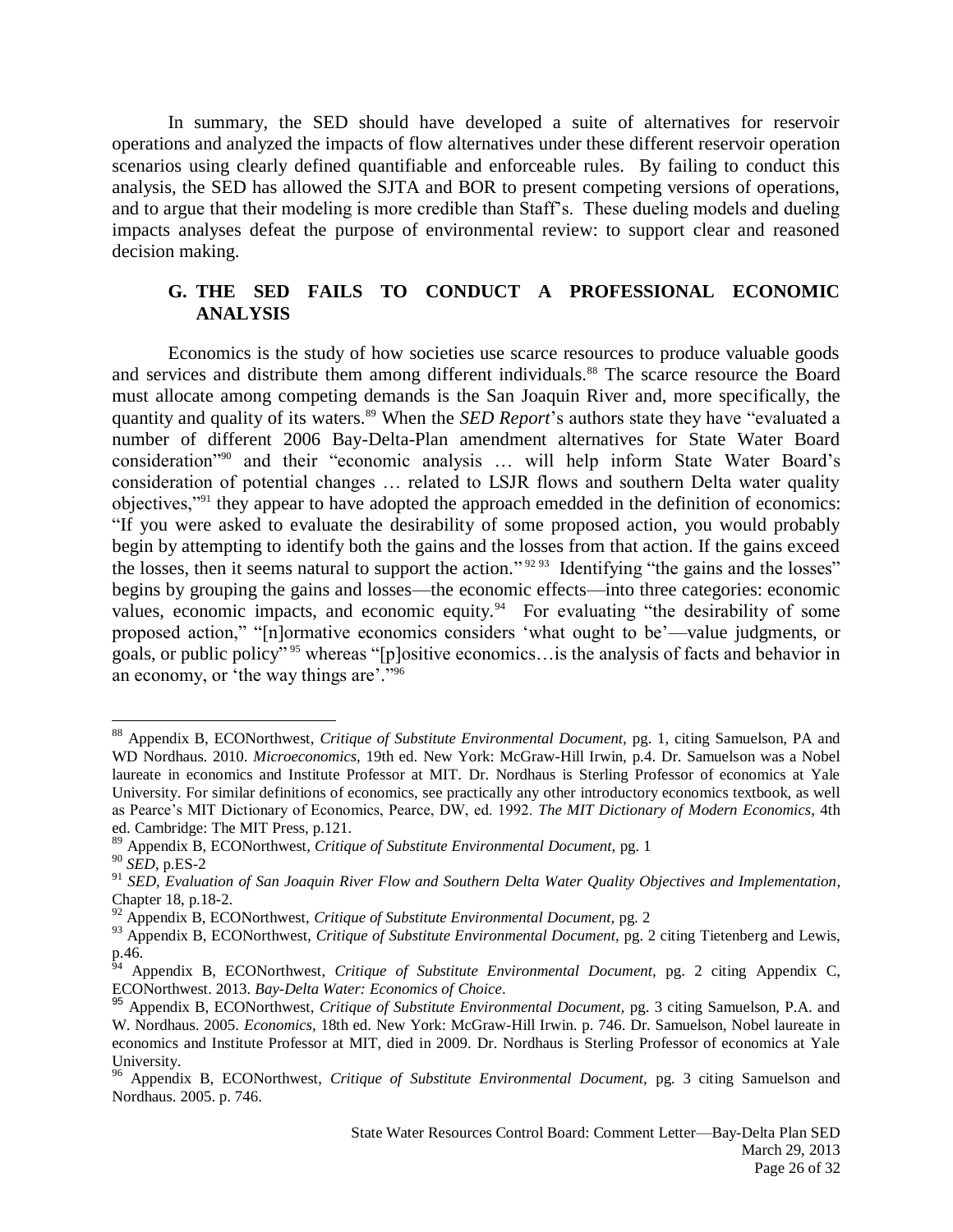Under CEQA, project-related social or economic effects are not, as a general rule, required to be analyzed; however, a lead agency may decide to include an assessment of economic or social effects in an EIR, particularly if these effects are perceived as being important or substantial. As discussed in Section 15131 of the Guidelines for Implementation of the California Environmental Quality Act (CEQA Guidelines), economic or social information may be included in an EIR in whatever form a lead agency desires. However, Water Code Section 13241 states that "economic considerations" *should* be considered in establishing water quality objectives. Compliance with these statutory provisions typically involves quantifying the costs to affected parties (e.g., farmers and water districts), and assessing potential impacts on affected local and regional economies of related changes in economic activity.<sup>97</sup>

The SED uses IMPLAN for economic modeling, which is described as "the most widely used economic input-output model for assessing regional economic impacts of regulatory and policy actions."<sup>98</sup> The SED authors used an IMPLAN-based model of the Madera, Merced, and Stanislaus counties to represent the larger agricultural area in the lower San Joaquin River watershed.<sup>99</sup> However, in the context of the *SED Report*, the results from IMPLAN's snapshot overestimate the negative economic impacts of the flow alternatives:

Input-output analysis approach employed by IMPLAN usually overestimates indirect job and income losses. One of the fundamental assumptions in input-output analysis is that trading patterns between industries are fixed. This assumption implies that suppliers always cut production and lay off workers in proportion to the amount of product supplied to farms or other industries reducing production. In reality, businesses are always adapting to changing conditions. When a farm cuts back production, some suppliers would be able to make up part of their losses in business by finding mew markets in other areas. Growth in other parts of the local economy is expected to provide opportunities for these firms. For these and other reasons, job and income losses estimated using input-output analysis should often be treated as upper limits on the actual losses expected (SWRCB 1999)."<sup>100</sup>

Even though the Board acknowledges that their IMPLAN analysis overstates the true employment and income impacts of the flow alternatives, they apparently ignored this fact when selecting their preferred alternative of 35 percent unimpaired flows.<sup>101</sup> The Board compounded or magnified the "worst case" results from their SWAP analysis by using the SWAP results as input into their IMPLAN analysis, which also produced its own "worst case" output.<sup>102</sup>

Assuming for the sake of argument that the SED's IMPLAN results reflect the economic impacts of the flow alternatives, the employment impacts of even the 60 percent flow alternative represents a negligible portion of total employment in the affected counties.<sup>103</sup> The negative

<sup>97</sup> Appendix B, ECONorthwest, *Critique of Substitute Environmental Document,* pg. pg. 4

<sup>98</sup> SED, *Evaluation of San Joaquin River Flow and Southern Delta Water Quality Objectives and Implementation*, Chapter 18, 18-20.

<sup>&</sup>lt;sup>99</sup> Id.

 $100$  SED 2012, page G-29.

<sup>101</sup> Appendix B, ECONorthwest, *Critique of Substitute Environmental Document,* pg. 13-14  $102 \text{ Id.}$ 

<sup>103</sup> Appendix B, ECONorthwest, *Critique of Substitute Environmental Document,* pg. 14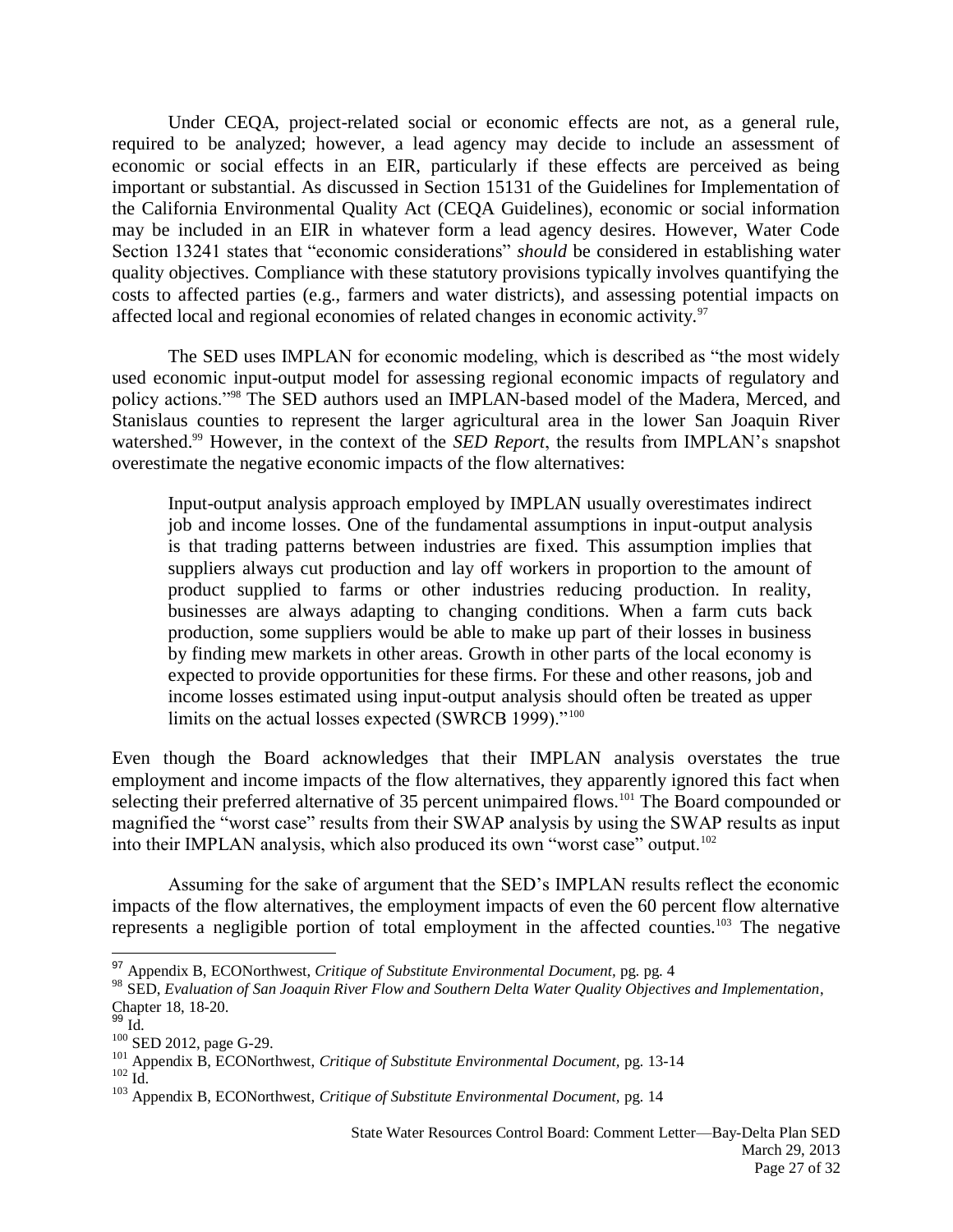employment impacts of the 60 percent flow alternative of 1,432 represent just 0.4 percent of the total. The *SED Report* admits these losses are exaggerated. A more reasonable estimate of economic losses is likely to be less than half the amount estimated in the *SED*, which would represent approximately 0.2 percent of the counties' economies.<sup>104</sup> If the SED was to include San Joaquin County,<sup>105</sup> the negative employment impacts of the 60 percent flow alternative represent just 0.23 percent of the four counties' total employment of 625,178.<sup>106</sup> Halved to be more reasonable, this represents approximately 0.1 percent of the counties' economies.<sup>107</sup> These results offer no support of the Board's preferred flow alternative, 35-percent unimpaired flow. The available evidence supports a preferred alternative closer to, if not, the 60-percent flow alternative.

# **H. THE SED FAILS TO ADEQUATELY DESCRIBE THE IMPACTS OF ITS CHOSEN ALTERNATIVES FOR BOTH THE LOWER SAN JOAQUIN RIVER FLOW OBJECTIVE AND THE SOUTH DELTA SALINITY OBJECTIVES**

The fundamental flaw with the Board's analysis of the project impacts is that the Board has failed to analyze the entire project. Information concerning flow needs of fish and wildlife beneficial uses in the San Joaquin river basin was used by the Board to develop a range of potential San Joaquin river flow alternatives to protect fish and wildlife beneficial uses. The Board acknowledges that "while aquatic resources in the SJR basin have been adversely impacted by numerous factors, flow remains a key factor and is the focus of the State Water Board's current review."<sup>108</sup> However, the Board notes that the alternatives chosen do not necessarily represent the alternatives that will be evaluated in the SED, which was prepared in support of potential amendments to the SJR flow objectives in the Bay-Delta Plan, and not necessarily in support of flow objectives to protect fish and wildlife.<sup>109</sup> The ranges of alternatives presented in the SED are based on minimum flow requirements of 20%, 40%, and 60% of unimpaired flow from the SJR tributaries during the months of February through June.<sup>110</sup> The Board's chosen alternative, a 35% unimpaired flow, falls in the range of 20%-40%, meaning that depending on the time of year, unimpaired flow can fall substantially below the 35% average unimpaired annual flow. The Board fails to provide an analysis to justify the reduction in flow for the San Joaquin at Vernalis from the 60 % of unimpaired flow recommended in 2010 to 35 % recommended in the SED. The Board gives little to no explanation for its determination that 35

 $104$  Id.

<sup>&</sup>lt;sup>105</sup> This is a reasonable addition, because economic impacts of a flow alternative would be felt in San Joaquin County, where South San Joaquin Irrigation District and Stockton East Water District are located. In addition to the farms themselves, most of the labor force and input suppliers for farms in these districts will be located in San Joaquin County, primarily Stockton, which also is the primary location of workforce and suppliers for farms within the South Delta Water Agency territory.

<sup>106</sup> Appendix B, ECONorthwest, *Critique of Substitute Environmental Document,* pg. 14  $107$  Id.

<sup>108</sup> SED, Appendix C, *Technical Report on the Scientific Basis for Alternative San Joaquin River Flow and Southern Delta Salinity Objectives*, 3-1

<sup>109</sup> SED, Appendix C, *Technical Report on the Scientific Basis for Alternative San Joaquin River Flow and Southern Delta Salinity Objectives*, 3-13

<sup>110</sup> SED, Appendix C, *Technical Report on the Scientific Basis for Alternative San Joaquin River Flow and Southern Delta Salinity Objectives*, pg. 1-3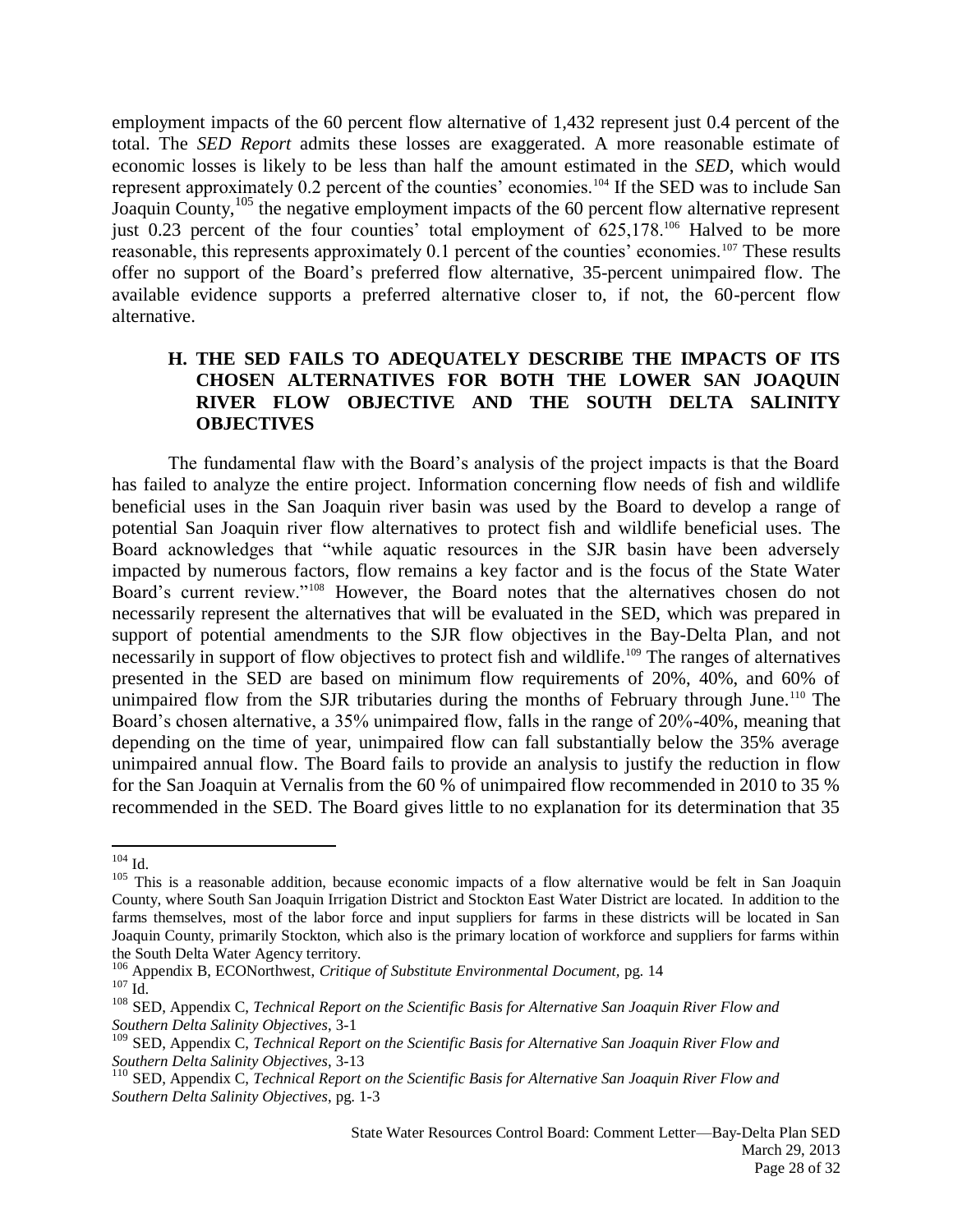% of unimpaired river flow will improve or protect the fish and wildlife in the Bay Delta estuary. Further a 35% unimpaired flow is not explicitly analyzed in the preceding chapters of this SED, and there is no discussion of how or why 35% was selected*.* Instead, the Preferred LSJR Alternative falls within the range of alternatives analyzed in those chapters (20-60 percent of unimpaired flows) and is, accordingly, "encompassed by those analyses." <sup>111</sup>

A number of other factors (e.g., non-native species, exposure to contaminants, nutrient loading, climate change) require evaluation as potential contributors to the degradation of fish and wildlife beneficial uses in the SJR basin and Delta. Even with a full description of individual impacts of lower San Joaquin River flows and south Delta salinity objectives, the SED cannot possibly disclose, much less analyze, the individual impacts of the project when it limits the project to such a small portion of the water system. For example, the Draft SED finds that the revised San Joaquin River flow and South Delta salinity objectives will not affect state and federal exports and will have no change to Delta outflows or the size of X2. Yet, the Board makes these findings without analyzing water quality objectives for Sacramento River inflows, changes to export/inflow ratios, Delta Cross Channel closure objectives, Suisun Marsh objectives, Old and Middle River reverse flow objectives, or other changes to water quality objectives that are reasonably foreseeable impacts to the water feeding into, and coming out of, the area they are analyzing in Phase I of their project analysis.

Further, federal Clean Water Act regulations require that water quality objectives be set so as to protect the most sensitive beneficial use in the water body, however the Board's proposed San Joaquin River flow objectives do not achieve the necessary protection. Instead, the Board narrowly focuses on how it regulates San Joaquin River flow at Vernalis, and seeks to maintain existing conditions that fail to protect the pelagic and migratory beneficial uses of fish and wildlife, rather than improve or increase the protection for these beneficial uses.<sup>112</sup>

# **III.THE SED DOES NOT COMPLY WITH THE REQUIREMENTS OF THE CLEAN WATER ACT**

The primary purpose of water quality control planning under the CWA is to prepare or develop comprehensive programs for preventing, reducing, or eliminating the pollution of the navigable water and ground waters and improving the sanitary condition of surface and underground waters. In the development of such comprehensive programs, "due regard shall be given to the improvements which are necessary to conserve such waters for the protection and propagation of fish and aquatic life and wildlife, recreational purposes, and the withdrawal of such waters for public water supply, agricultural, industrial, and other purposes."<sup>113</sup> The Board fails to consider new water quality objectives for the most sensitive beneficial uses in the Bay-Delta Estuary under the federal CWA and its implementing regulations administered by the US Environmental Protection Agency (hereinafter "EPA.") The goals of the CWA include restoring and maintaining the chemical, physical, and biological integrity of the Nation's waters through the elimination of discharged pollutants; protecting and propagating fish, shellfish, and wildlife; prohibiting discharge of toxic pollutants; and to recognize, preserve, and protect the primary

<sup>111</sup> SED, Chapter 20, *Preferred LSJR Alternative and SDWQ Alternative*, pg.20-1

<sup>112</sup> Draft SED, p. 2-13.

<sup>&</sup>lt;sup>113</sup> 33 USC § 1252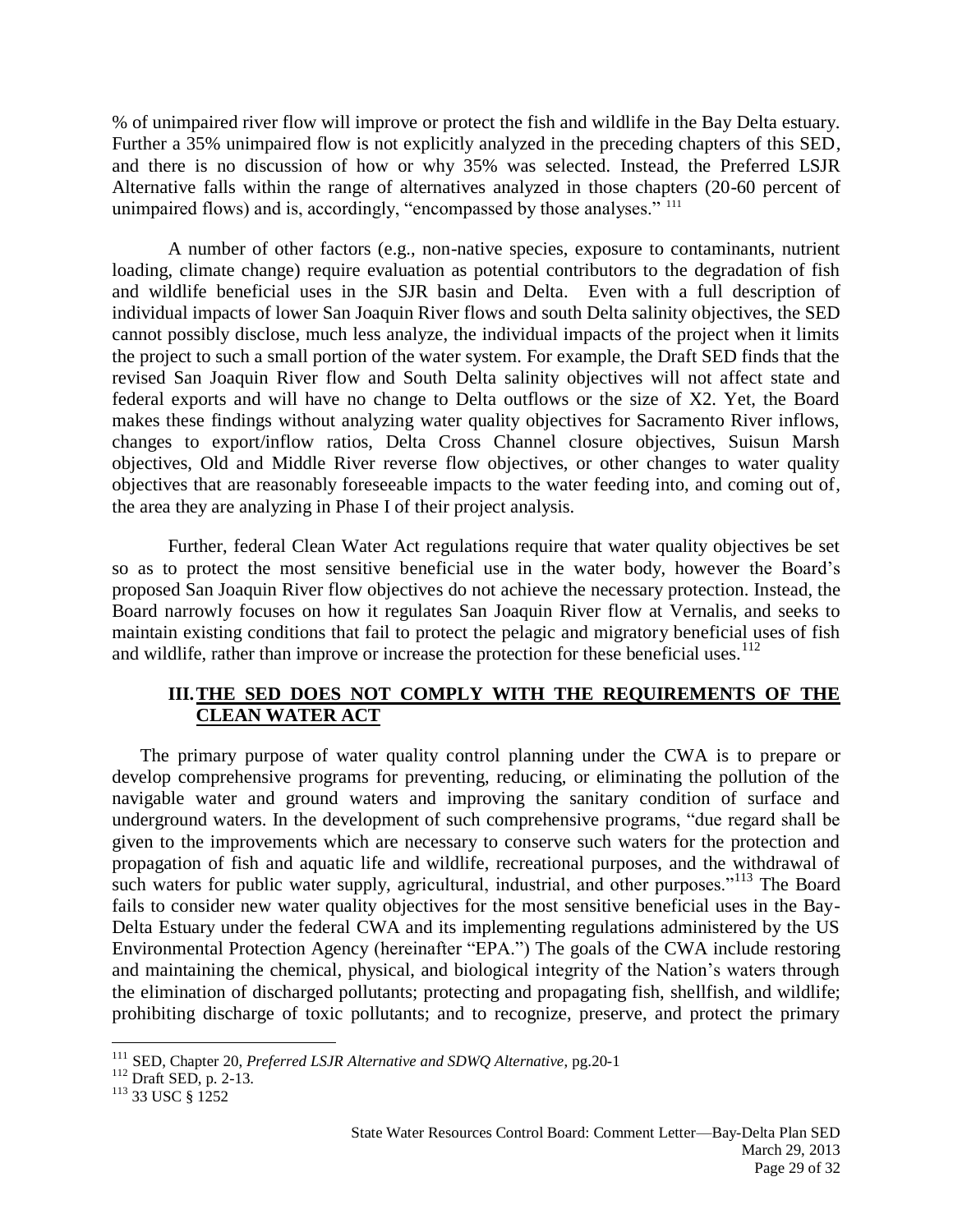responsibilities and rights of states to prevent, reduce, and eliminate pollution, plan the restoration, preservation, and enhancement of land and water resources. Research priorities funded under the CWA are intended to foster prevention, reduction and elimination of pollution in the waters of the United States. The heart of water quality control under these laws is first the designation of the beneficial uses to be protected, and second the setting of standards, criteria, and objectives that provide reasonable protection for those beneficial uses.

The Board is obligated by the CWA to operate a "continuing planning process," by which the Board submits any revisions or new water quality standards to the EPA Administrator for review. Such standards are to consist of "designated uses" and water quality criteria or objectives that represent the level of protection for the beneficial use. These standards are intended to protect the public health and enhance water quality while taking into consideration the needs of public water supplies, fish and wildlife, recreation, and agricultural and industrial uses.<sup>114</sup> Under Porter-Cologne, beneficial uses may include domestic, municipal, agricultural and industrial water supplies; power generation; recreation; aesthetic enjoyment; navigation; and preservation and enhancement of fish, wildlife, and other aquatic resources or preserves.<sup>115</sup> Since 1991, the Board has designated 17 specific beneficial uses of water in its Bay-Delta Estuary water quality control plans, including recreation and preservation and enhancement of fish and wildlife resources.<sup>116 117</sup> Thus, in determining the amount of water available for appropriation, the board must take into account the amount of water needed to remain in the source for protection of beneficial uses.<sup>118</sup> Despite this charge, the State Water Resources Control Board does not use its water quality control powers to materially improve water quality in the South Delta and the lower San Joaquin River. On the contrary, the Board's proposed actions would relax existing standards and maintain insufficient flow objectives for fish and wildlife, diminishing water quality and further harming the Delta.

The SED recommends a flow objective for the San Joaquin River of 35 % of unimpaired flow that is well below the 60 % flow that the Board identified in 2010 as protective of fish and wildlife. The SED should have first identified the various water demands for beneficial uses, which of the beneficial uses are the most sensitive, the increment of flows available for riparian and appropriative consumptive use, and then proposed flow objectives in accordance with those findings. Yet, the Board failed to comply with this method at each step. First, the Board has not designated beneficial uses for which its proposed South Delta salinity objective are intended to

 $114$  33 U.S.C. 1313 (c)(2)(A). ("Enhance" means to "intensify, increase, or further improve the quality, value, or extent of" something. One meaning of "propagate" is to "cause (something) to increase in number or amount." "Restore" can mean to "return (someone or something) to a former condition, place, or position.") In general, the plain language of Clean Water Act policies on protection of beneficial uses is not merely intended to maintain water quality but to increase or improve water quality as well as to return water quality to former conditions of chemical, physical, and biological integrity.

California Water Code §13050(f)

<sup>&</sup>lt;sup>116</sup> These beneficial uses include: municipal and domestic supply, industrial service supply, industrial process supply, agricultural supply, groundwater recharge, navigation, contact and non-contact water recreation, shellfish harvesting, commercial and sport fishing, warm fresh water habitat, cold fresh water habitat, migration of aquatic organisms, spawning, reproduction and/or early development of fish, estuarine habitat, wildlife habitat, and rare, threatened or endangered species' habitats.

<sup>&</sup>lt;sup>117</sup> California Water Code §1243

<sup>118</sup> California Water Code Section §1243.5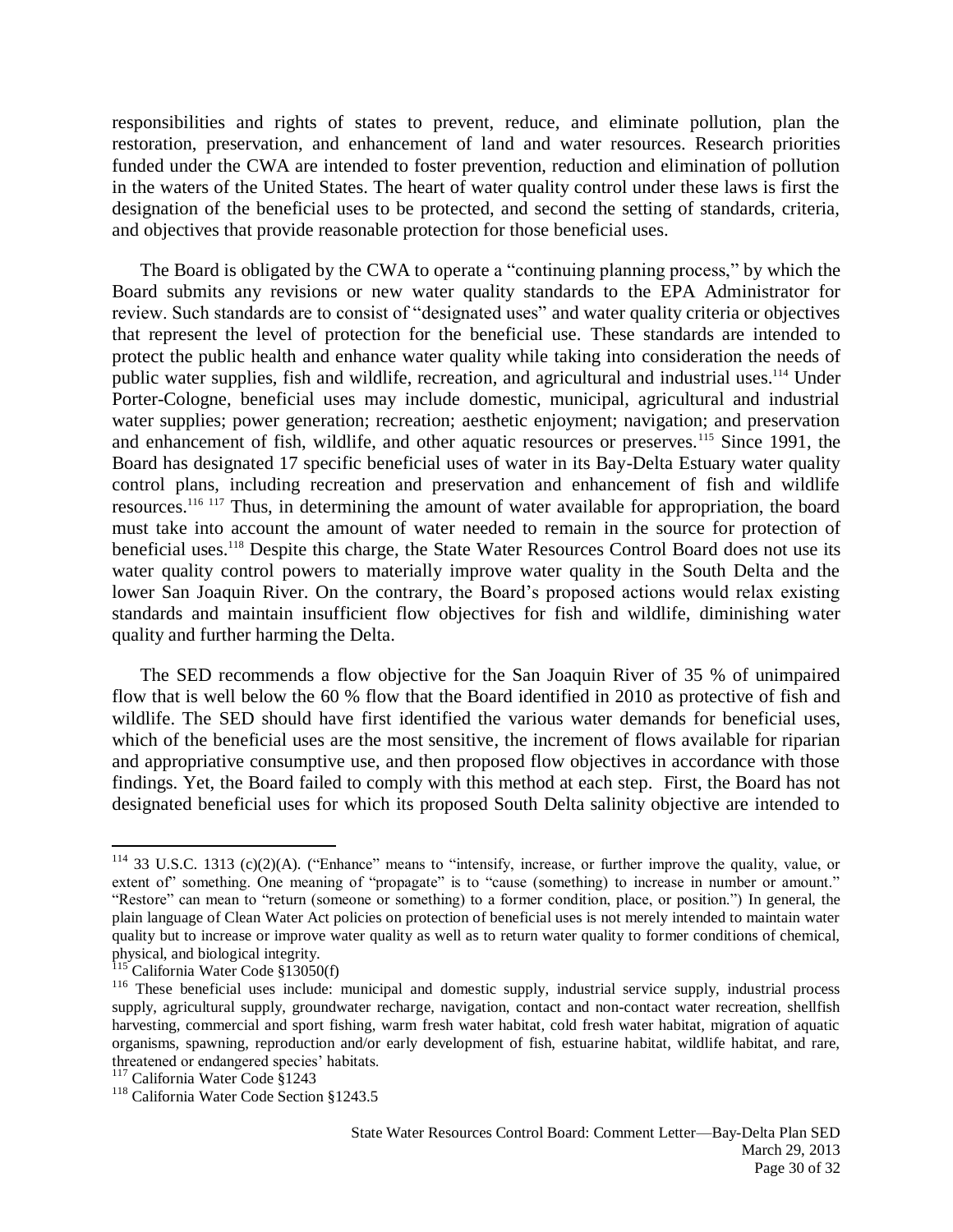protect. Second, the Board proposes San Joaquin River flow objectives that maintain the status quo, albeit through a new method of regulation. Third, the Board fails to include an analysis of water availability or to take full account of competing demands for water from all beneficial uses in that context. Finally, the Board fails to address water quality as it relates to dissolved oxygen standards or to temperature. Old River experiences frequent fish kills caused by low dissolved oxygen, which has long been known to the Regional Board.<sup>119</sup> Dissolved oxygen results collected at the real time monitoring station in Old River at Tracy Wildlife Association reveals that dissolved oxygen levels cycled as low as 0.5 mg/l mid-April through mid-August of 2012. Specific dissolved oxygen standards need to be established in Old River to protect beneficial uses.

In order to begin to mimic natural hydrologic conditions in the estuary, water temperature must be taken into account. Despite this logical analysis, the SED fails to propose any objectives to protect the identified beneficial uses of cold fresh water habitat; migration of aquatic organisms; spawning, reproduction and/or early development of fish; and rare, threatened or endangered species' habitats from elevated temperatures. The San Joaquin River (Merced to Delta boundary), the lower Stanislaus, the lower Tuolumne and the lower Merced Rivers are identified by the CWA as impaired waterbodies because of elevated temperatures.<sup>120</sup> The SED analyzed the impacts resulting from changes in exposure of fish to stressful water temperatures (AQUA-4) of each of the alternatives and concluded that lower unimpaired flow increased significant impacts while increased flows decreased impacts. While CEQA is served by a comparison of the relative significant impacts between the considered alternatives, the federal CWA is not. The SED is reviewing a water quality control plan developed pursuant to the CWA, and the CWA requires the protection of identified beneficial uses.

Under modeled baseline conditions, water temperatures potentially causing thermal stress in rearing and outmigrating juvenile salmon and steelhead frequently occur during the spring months on the Stanislaus, Tuolumne, and Merced Rivers as well as in the lower San Joaquin River. In the summer, flows met the USEPA recommended criterion for summer rearing <10 - 40% of the time and exceeded lethal levels <10% of the time in the Stanislaus and Merced Rivers. Water temperatures suitable for adult salmon and steelhead migration in September were exceeded in the lower San Joaquin River and major tributaries. In the lower San Joaquin River, temperatures potentially causing mortality or creating a migration barrier for adult salmon in September occurred greater than 90% of the time. Suitable temperatures for Chinook salmon spawning and incubation in the Stanislaus, Tuolumne, and Merced Rivers generally did not occur until late October or November. In October, spawning and incubation criterion were met 50% of the time in the Tuolumne River and 10% of the time in the Stanislaus and Merced Rivers. In November, spawning and incubation criterion were met 70% of the time in the Tuolumne River and 40-50% of the time in the Stanislaus and Merced Rivers. Water temperatures exceeding lethal levels for Chinook salmon spawning and incubation would occur <10-30% of the time in October and <10% of the time in November in the Stanislaus, Tuolumne and Merced Rivers. For the lower San Joaquin River, temperatures exceeded lethal levels for Chinook salmon spawning and incubation >90% of the time in October and <20% in

<sup>&</sup>lt;sup>119</sup> Several years ago, CSPA took Regional Board staff (including Mark Gowdy) on a trip on Old River and showed them a massive fish kill caused be anoxic conditions.

<sup>120</sup> CWA Section 303(d); SED, Chapter 5, *Water Supply, Surface Hydrology, and Water Quality,* pg. 5-13